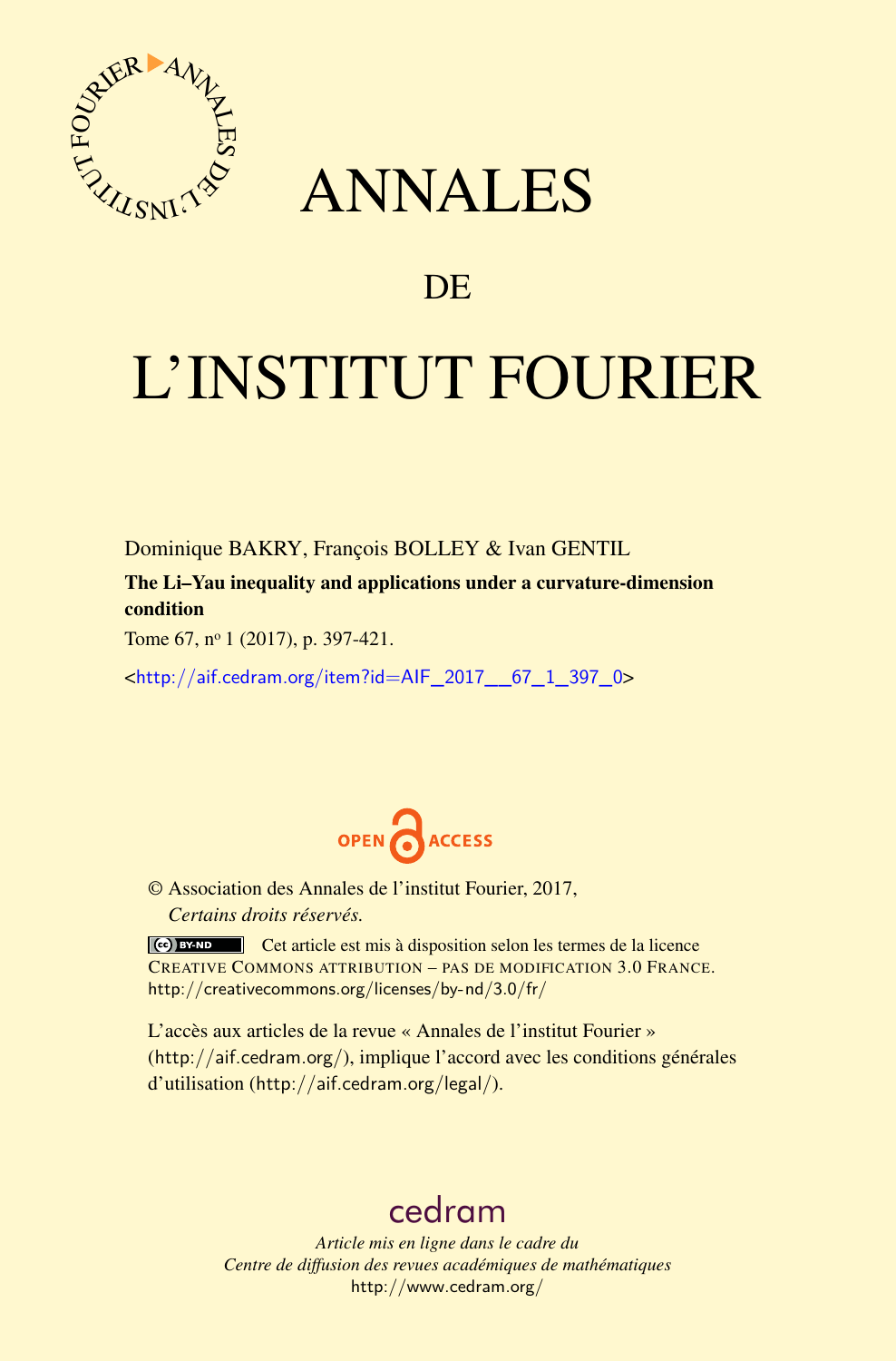# THE LI–YAU INEQUALITY AND APPLICATIONS UNDER A CURVATURE-DIMENSION CONDITION

# **by Dominique BAKRY, François BOLLEY & Ivan GENTIL (\*)**

ABSTRACT. — We prove a global Li–Yau inequality for a general Markov semigroup under a curvature-dimension condition. This inequality is stronger than all classical Li–Yau type inequalities known to us. On a Riemannian manifold, it is equivalent to a new parabolic Harnack inequality, both in negative and positive curvature, giving new subsequent bounds on the heat kernel of the semigroup. Under positive curvature we moreover reach ultracontractive bounds by a direct and robust method.

Résumé. — Nous obtenons une inégalité de type Li–Yau pour un semi-groupe de Markov général, sous une condition de courbure-dimension. A notre connaissance, cette nouvelle inégalité renforce toutes les inégalités de ce type. Sur une variété riemannienne, elle est équivalente à une nouvelle inégalité de Harnack parabolique, en courbure positive ou négative, et induit des bornes pertinentes sur le noyau de la chaleur associé. En courbure positive, elle permet d'atteindre des bornes ultracontractives par une méthode directe et robuste.

# <span id="page-1-0"></span>**1. Introduction**

In their seminal paper [\[10\]](#page-25-0), P. Li and S.-T. Yau proved that on a Riemannian manifold *M* with dimension *n* and non-negative Ricci curvature, for any positive function  $f$  and any  $t > 0$ ,

(1.1) 
$$
-\Delta(\log P_t f) \leq \frac{n}{2t},
$$

where  $\Delta$  is the Laplace–Beltrami operator on *M* and  $(t, x) \mapsto P_t f(x)$  is the solution to the heat equation  $\partial_t u = \Delta u$  with initial condition *f*. Equivalently, the Li–Yau inequality can be written :

$$
\frac{|\nabla P_t f|^2}{(P_t f)^2} \leq \frac{\Delta P_t f}{P_t f} + \frac{n}{2t},
$$

Keywords: Li–Yau inequality, Harnack inequality, heat kernel bounds, Ricci curvature. Math. classification: 58J35,46-XX, 60H15.

<sup>(\*)</sup> This research was supported by the French ANR-12-BS01-0019 STAB project.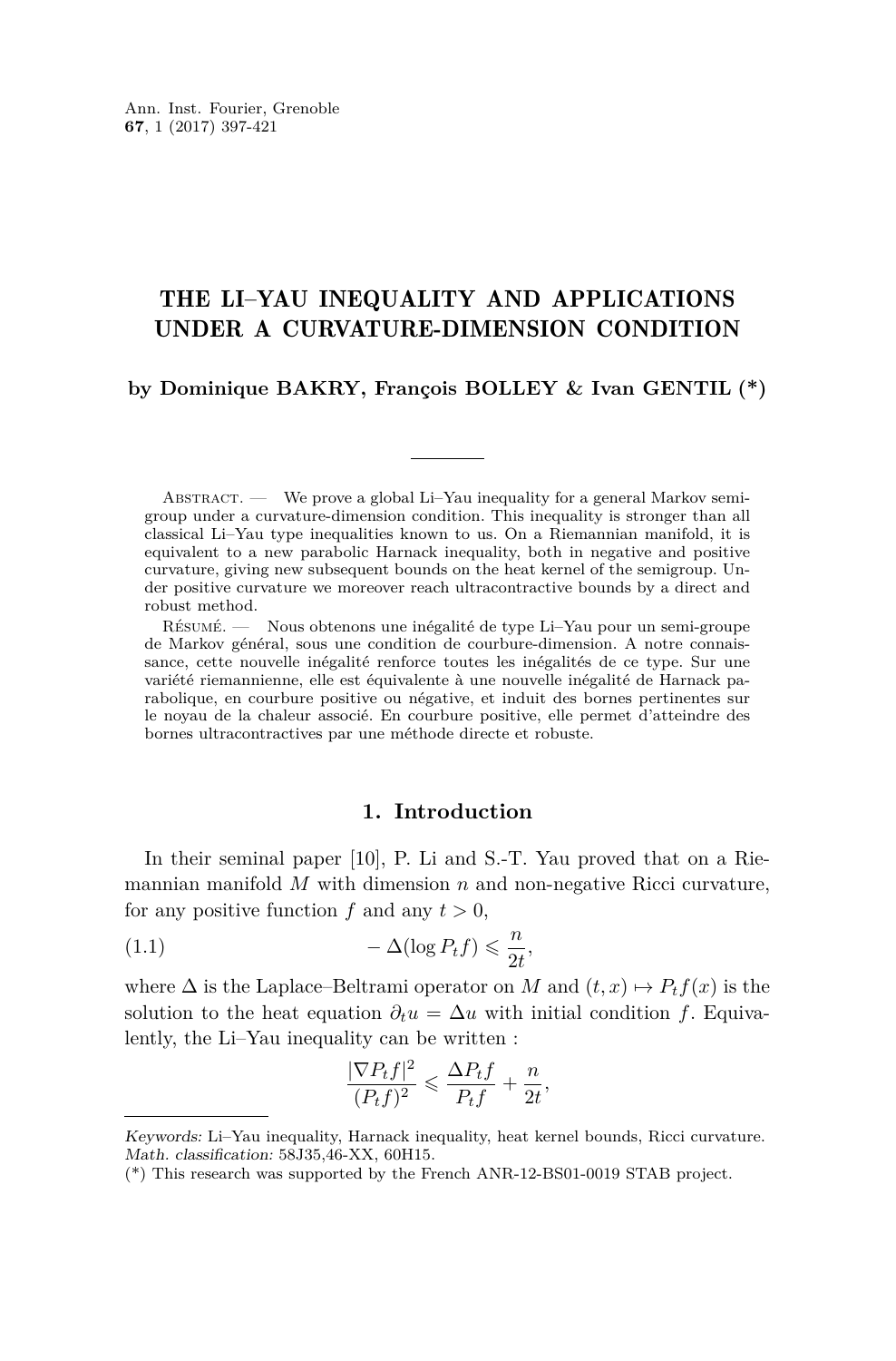where  $|\nabla P_t f|$  stands for the length of  $\nabla P_t f$ . This gradient estimate is a crucial step towards parabolic Harnack inequalities and various subsequent on and off-diagonal bounds on heat kernels. It is optimal since the equality is achieved for the heat kernel on the Euclidean space, that is, when *f* converges to a Dirac mass.

This inequality has been generalised to Riemannian manifolds with a Ricci curvature bounded from below by a real constant *ρ*. Still in [\[10\]](#page-25-0), P. Li and S.-T. Yau proved that if the Ricci curvature is bounded from below by  $\rho = -K < 0$  then for any  $\alpha > 1$ 

$$
\frac{|\nabla P_t f|^2}{(P_t f)^2} \leq \alpha \frac{\Delta P_t f}{P_t f} + \frac{n \alpha^2 K}{2(\alpha - 1)} + \frac{n \alpha^2}{2t}.
$$

Improving this inequality towards a form which would be optimal for small, large as well as intermediate times has been the goal of many subsequent works. In this direction and still in the negative curvature case, let us mention the various bounds

(1.2) 
$$
\frac{|\nabla P_t f|^2}{(P_t f)^2} \leq \alpha \frac{\Delta P_t f}{P_t f} + \frac{n \alpha^2 K}{4(\alpha - 1)} + \frac{n \alpha^2}{2t}
$$

for any  $\alpha > 1$ , derived by B. Davies in [\[5,](#page-24-0) Chapter 5.3], and

<span id="page-2-0"></span>
$$
\frac{|\nabla P_t f|^2}{(P_t f)^2} - \frac{\Delta P_t f}{P_t f} \leqslant \sqrt{2nK} \sqrt{\frac{|\nabla P_t f|^2}{P_t f} + \frac{n}{2t} + 2nK} + \frac{n}{2t}
$$

derived by S.-T. Yau [\[17\]](#page-25-1), itself improved by the first author and Z. Qian [\[3\]](#page-24-1), as

<span id="page-2-2"></span>(1.3) 
$$
\frac{|\nabla P_t f|^2}{(P_t f)^2} - \frac{\Delta P_t f}{P_t f} \le \sqrt{nK} \sqrt{\frac{|\nabla P_t f|^2}{P_t f} + \frac{n}{2t} + \frac{nK}{4}} + \frac{n}{2t}.
$$

Meanwhile, R. Hamilton [\[7\]](#page-25-2) had proved the inequality

<span id="page-2-3"></span>(1.4) 
$$
\frac{|\nabla P_t f|^2}{(P_t f)^2} \leq e^{2Kt} \frac{\Delta P_t f}{P_t} + \frac{n}{2t} e^{4Kt}
$$

and, most recently, J. Li and X. Xu [\[9\]](#page-25-3) have obtained the bound

<span id="page-2-1"></span>
$$
(1.5)\quad \frac{|\nabla P_t f|^2}{(P_t f)^2} \leqslant \left(1 + \frac{\sinh(2Kt) - 2Kt}{2\sinh^2(Kt)}\right)\frac{\Delta P_t f}{P_t f} + \frac{nK}{2}\left(1 + \coth(Kt)\right).
$$

All these inequalities are based on the maximum principle and inequalities  $(1.2)$  to  $(1.5)$  are not comparable to each other and none of them reaches an optimal form.

There is a rich literature on extensions of the Li–Yau inequality [\(1.1\)](#page-1-0) to diverse settings and evolution equations, currently almost 400 citations on

ANNALES DE L'INSTITUT FOURIER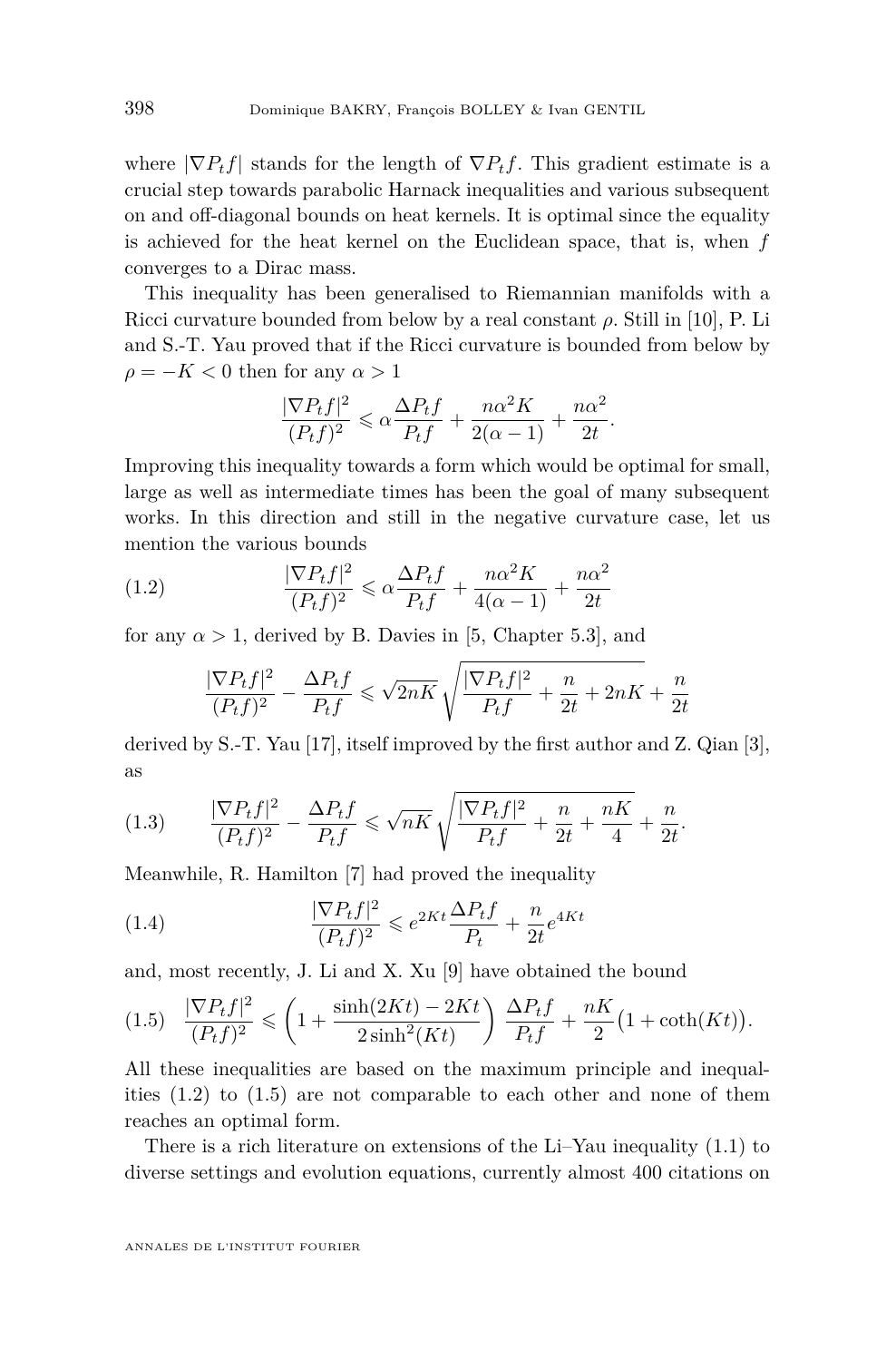MathSciNet or Zentralblatt. Let us mention in particular the most recent [\[4,](#page-24-2) [6,](#page-24-3) [8,](#page-25-4) [11,](#page-25-5) [12,](#page-25-6) [13,](#page-25-7) [14,](#page-25-8) [16\]](#page-25-9).

In this article we shall prove the following general Li–Yau inequality, in negative and positive curvature. To our knowledge it improves all Li– Yau inequalities obtained so far. Assume that the Ricci curvature of the *n*-dimensional Riemannian manifold is (uniformly) bounded from below by  $\rho \in \mathbb{R}^*$ . Then, see Corollary [2.4,](#page-6-0)

$$
\frac{4}{n\rho}\frac{\Delta P_t f}{P_t f} < 1 + \frac{\pi^2}{\rho^2 t^2}
$$

and

$$
\frac{|\nabla P_t f|^2}{(P_t f)^2} < \frac{n}{2} \Phi_t \left( \frac{4}{n\rho} \frac{\Delta P_t f}{P_t f} \right)
$$

for any positive function  $f$  and  $t > 0$ , where

$$
\Phi_t(x) = \begin{cases} \frac{\rho}{2} (x - 2 + 2\sqrt{1 - x} \coth(\rho t \sqrt{1 - x})), & x \le 1 \\ \frac{\rho}{2} (x - 2 + 2\sqrt{x - 1} \cot(\rho t \sqrt{x - 1})), & 1 \le x < 1 + \frac{\pi^2}{\rho^2 t^2}. \end{cases}
$$

This result will be obtained as an extension to any curvature lower bound of the equivalence between the following properties, which is due to [\[2\]](#page-24-4):

- (1) The Ricci curvature of *M* is non-negative.
- <span id="page-3-0"></span>(2) For any smooth positive function  $f$  and  $t > 0$ ,

$$
(1.6) \exp\left(-\frac{2}{nP_t f}(\text{Ent}_{P_t}(f) + t\Delta P_t f)\right) \leq 1 + \frac{2t}{nP_t f}\left(\Delta P_t f - \frac{|\nabla P_t f|^2}{P_t f}\right)
$$

where 
$$
\text{Ent}_{P_t}(f) = P_t(f \log f) - P_t f \log P_t f
$$
.

(3) For any smooth positive function  $f$  and  $t > 0$ ,

$$
\exp\left(\frac{2}{nP_t f}(\text{Ent}_{P_t}(f) - t\Delta P_t f\right) \leq 1 + \frac{2t}{nP_t f}\left(P_t\left(\frac{|\nabla f|^2}{f}\right) - \Delta P_t f\right).
$$

<span id="page-3-1"></span>(4) For any smooth positive function  $f$  and  $t > 0$ ,

(1.7) 
$$
P_t f \Delta(\log P_t f) \geq P_t (f \Delta \log f) \left( 1 + \frac{2t}{n} \Delta(\log P_t f) \right).
$$

Inequality [\(1.6\)](#page-3-0) clearly implies the Li–Yau inequality [\(1.1\)](#page-1-0). Inequality [\(1.7\)](#page-3-1) can be reformulated as a bound on the gradient of the heat kernel (commutation inequality), taking the dimension into account.

The present paper gives a generalisation of this equivalence with any lower bound on the Ricci curvature, positive or negative, instead only of a non-negative one. As in [\[2\]](#page-24-4), the result will be stated for general Markov semigroups, including diffusion semigroups on weighted Riemannian manifolds.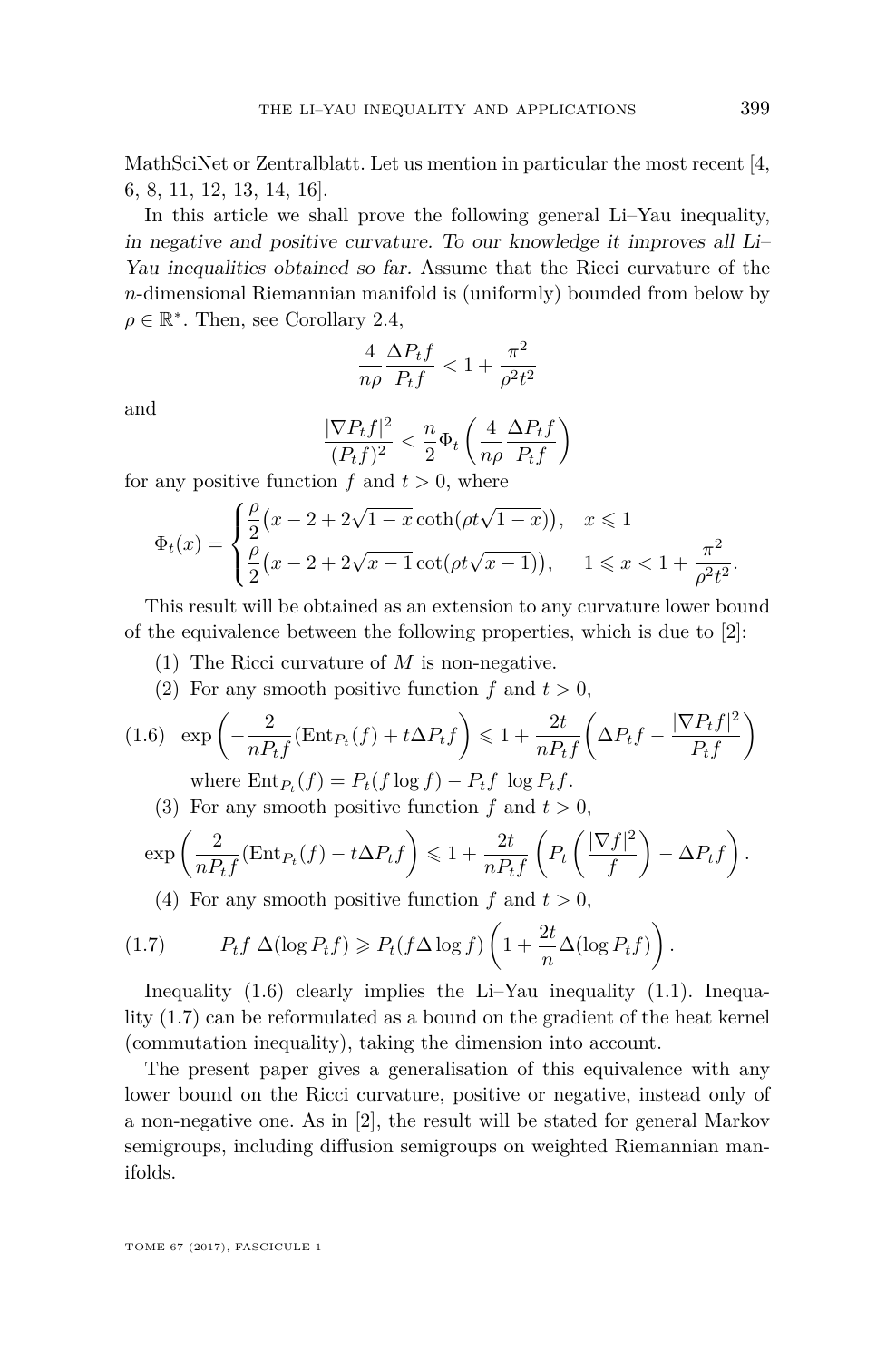This work is organised as follows. In the next section we state this generalisation, for a Markov diffusion semigroup under a  $CD(\rho, n)$  curvaturedimension condition. We also derive first consequences, including our main result: a new Li–Yau inequality under this curvature-dimension condition. The proof, which is very short and simple, is given in Section [3.](#page-8-0) Section [4](#page-10-0) is devoted to applications: ultracontractive bounds in the positive curvature case, and new Harnack inequalities in the positive and negative cases, which are equivalent to our Li–Yau equality. Finally, in Section [5](#page-20-0) we prove that our inequality implies all classical Li–Yau inequalities known to us.

# **2. Main result**

#### <span id="page-4-1"></span><span id="page-4-0"></span>**2.1. Markov triple and curvature-dimension condition**

A Markov diffusion triple  $(E, \mu, \Gamma)$ , as defined in [\[1,](#page-24-5) Chapter 3], consists in a nice state space *E* equipped with a Markov diffusion semigroup  $(P_t)_{t\geq0}$  with infinitesimal generator *L*, carré du champ Γ and invariant and reversible  $\sigma$ -finite measure  $\mu$ . The carré du champ and  $\Gamma_2$  operators are pointwise defined from the generator *L* by

$$
\Gamma(f,g) = \frac{1}{2}(L(fg) - fLg - gLf) \quad \text{and} \quad \Gamma_2(f) = \frac{1}{2}(L\Gamma(f,f) - 2\Gamma(f,Lf))
$$

for functions f and q in a suitable algebra  $\mathcal A$  of functions from  $E$  to  $\mathbb R$ . We let  $\Gamma(f) = \Gamma(f, f)$ . The generator *L* is assumed to satisfy the diffusion property, that is, for any smooth function  $\phi$  and  $f \in \mathcal{A}$ ,

$$
L\phi(f) = \phi'(f)Lf + \phi''(f)\Gamma(f).
$$

In the Markov triple setting, the abstract curvature-dimension condition  $CD(\rho, n)$ , for  $\rho \in \mathbb{R}$  and  $n \geq 1$ , is satisfied when

$$
\Gamma_2(f) \geqslant \rho \Gamma(f) + \frac{1}{n} (Lf)^2
$$

for any  $f \in \mathcal{A}$ .

Let us recall that under a  $CD(\rho, n)$  condition with  $\rho > 0$ , then the semigroup is ergodic, that is,  $P_t f \to \int f d\mu$  in  $L^2(\mu)$ .

The main example of a Markov diffusion triple is a smooth, connected and complete weighted Riemannian manifold (*M, g*) equipped with the generator  $L = \Delta + \nabla V \cdot \nabla$ , where  $\Delta$  is the Laplace–Beltrami operator and *V* a smooth function on *M*, and with the measure  $d\mu = e^V dx$  where  $dx$ is the Riemannian measure. In this case, the carré du champ operator is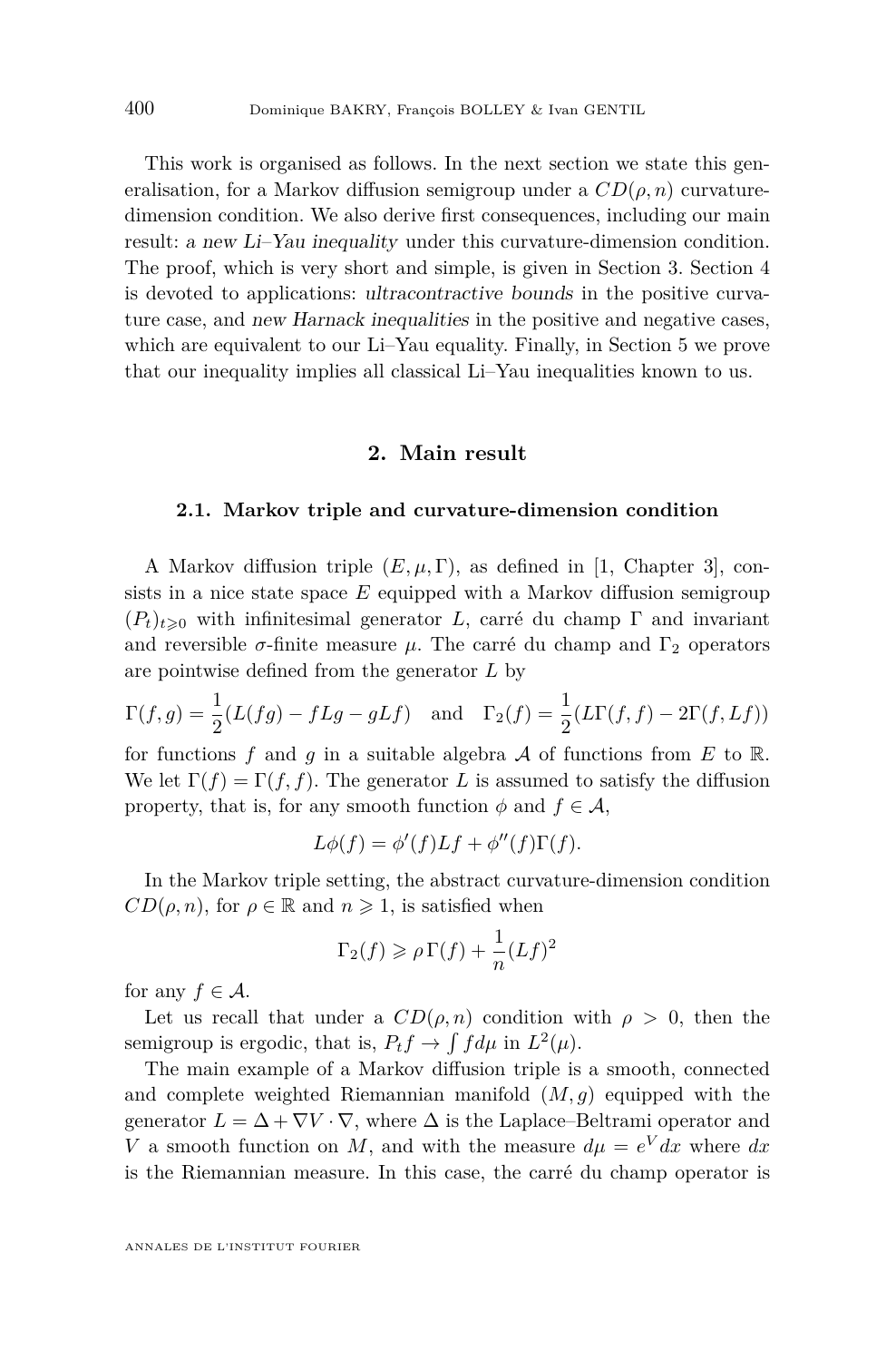$\Gamma(f) = |\nabla f|^2$  where  $|\nabla f|$  is the length of the vector  $\nabla f$ , and the algebra of functions A consists in smooth and bounded functions on *M*.

For instance, when  $V = 0$ , the Bochner–Lichnerowicz inequality implies that the condition  $CD(\rho, n)$  is satisfied when *M* is a *n*-dimensional Riemannian manifold with a Ricci curvature *Ric* (uniformly) bounded from below by  $\rho$ . For a general *V*, the condition holds on the *m*-dimensional manifold *M* as soon as *m < n* and

$$
Ric - \nabla^2 V \geqslant \rho + \frac{\nabla V \otimes \nabla V}{n-m}.
$$

For a positive function *f* on *E* we let  $\text{Ent}_{P_t}(f) = P_t(f \log f) - P_t f \log P_t f$ and  $\text{Ent}_{\mu}(f) = \int f \log f \, d\mu - \int f d\mu \, \log \int f d\mu.$ 

Remark  $2.1.$  — In this work we shall deal with a symmetric Markov semigroup for convenience, but all the results proved here can be stated in a non-symmetric case.

### **2.2. Li–Yau inequality under the** *CD*(*ρ, n*) **condition**

<span id="page-5-2"></span>THEOREM 2.2 (Local logarithmic Sobolev inequalities). — Let  $(E, \mu, \Gamma)$ be a Markov diffusion triple,  $\rho \in \mathbb{R}^*$  and  $n \geq 1$ . Given a positive function *f* on *E* and  $t > 0$ , we set

$$
X = \frac{4}{n\rho} \frac{LP_t f}{P_t f}
$$

and given  $t > 0$  we define the functions  $\Phi_t$  and  $\tilde{\Phi}_t$  by

<span id="page-5-1"></span>
$$
(2.1) \quad \Phi_t(x) = \begin{cases} \frac{\rho}{2} (x - 2 + 2\sqrt{1 - x} \coth(\rho t \sqrt{1 - x})), & x \le 1\\ \frac{\rho}{2} (x - 2 + 2\sqrt{x - 1} \cot(\rho t \sqrt{x - 1})), & 1 \le x < 1 + \frac{\pi^2}{\rho^2 t^2} \end{cases}
$$

<span id="page-5-3"></span>and  $\tilde{\Phi}_t(x) = \Phi_t(x) - \rho x + 2\rho$ . Then the following properties are equivalent:

(1) The Markov triple satisfies the  $CD(\rho, n)$  condition.

<span id="page-5-4"></span>(2) For any positive function  $f \in \mathcal{A}$  and  $t > 0$ , then  $X < 1 + \frac{\pi^2}{2}$  $\frac{\pi}{\rho^2 t^2}$  and

<span id="page-5-0"></span>
$$
(2.2) \quad \exp\left(-\frac{2}{n}\frac{\operatorname{Ent}_{P_t}(f)}{P_t f} + \frac{t\rho}{2}X - \rho t\right) \leq \frac{\sinh(\rho t \sqrt{1-X})}{\rho \sqrt{1-X}} \left(\Phi_t(X) - \frac{2}{n}\frac{\Gamma(P_t f)}{(P_t f)^2}\right) \quad \text{if } X \leq 1
$$
\n
$$
\frac{\sin(\rho t \sqrt{X-1})}{\rho \sqrt{X-1}} \left(\Phi_t(X) - \frac{2}{n}\frac{\Gamma(P_t f)}{(P_t f)^2}\right) \quad \text{if } 1 \leq X < 1 + \frac{\pi^2}{\rho^2 t^2}.
$$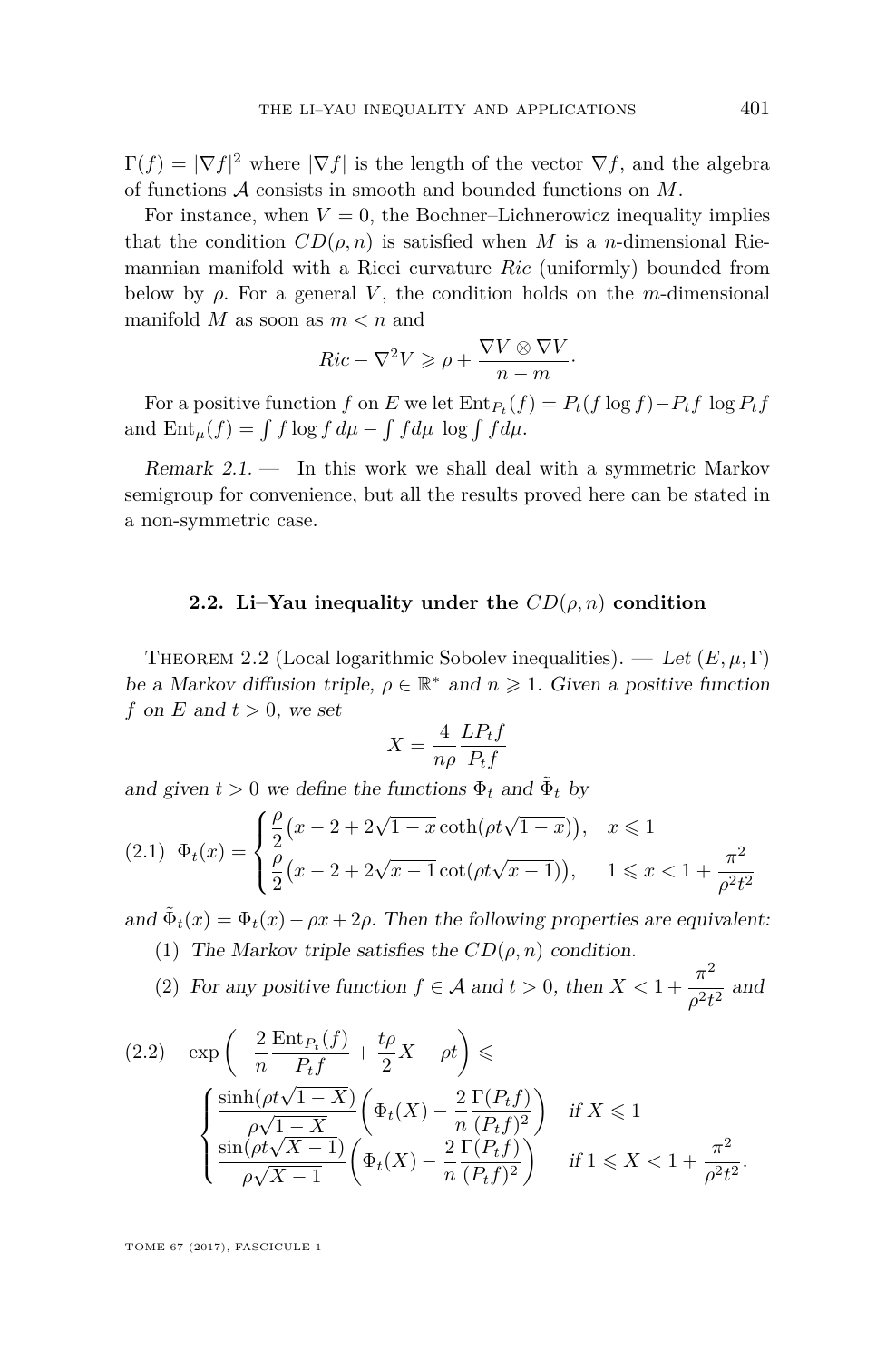<span id="page-6-3"></span>(3) For any positive function  $f \in \mathcal{A}$  and  $t > 0$ , then  $X < 1 + \frac{\pi^2}{2}$  $\frac{d}{\rho^2 t^2}$  and

<span id="page-6-1"></span>
$$
(2.3) \quad \exp\left(\frac{2}{n}\frac{\operatorname{Ent}_{P_t}(f)}{P_t f} - \frac{t\rho}{2}X + \rho t\right) \leq \frac{\sinh(\rho t \sqrt{1-X})}{\rho\sqrt{1-X}} \left(\tilde{\Phi}_t(X) + \frac{2}{n}\frac{P_t(\Gamma(f)/f)}{P_t f}\right) \quad \text{if } X \leq 1
$$
\n
$$
\frac{\sin(\rho t \sqrt{X-1})}{\rho\sqrt{X-1}} \left(\tilde{\Phi}_t(X) + \frac{2}{n}\frac{P_t(\Gamma(f)/f)}{P_t f}\right) \quad \text{if } 1 \leq X < 1 + \frac{\pi^2}{\rho^2 t^2}
$$

As is [\[1\]](#page-24-5), Inequality [\(2.3\)](#page-6-1) may be called a local logarithmic Sobolev inequality and [\(2.2\)](#page-5-0) a local reverse logarithmic Sobolev inequality. We observe that the right-hand sides of  $(2.1)$ ,  $(2.2)$  and  $(2.3)$  are continuous in  $X = 1$ , justifying the above formulations.

*.*

<span id="page-6-5"></span>COROLLARY 2.3. — Under the  $CD(\rho, n)$  condition, for any positive function  $f \in \mathcal{A}$  and  $t > 0$ 

<span id="page-6-4"></span>(2.4) 
$$
\frac{4}{n\rho} \frac{LP_t f}{P_t f} < 1 + \frac{\pi^2}{\rho^2 t^2}.
$$

The term in the right-hand side of [\(2.2\)](#page-5-0) has to be positive, giving the following improved Li–Yau inequality:

<span id="page-6-0"></span>COROLLARY 2.4 (Improved Li–Yau inequality). — For any Markov diffusion triple satisfying a  $CD(\rho, n)$  condition with  $\rho \in \mathbb{R}^*$  and  $n \geq 1$ , then

<span id="page-6-2"></span>(2.5) 
$$
\frac{\Gamma(P_t f)}{(P_t f)^2} < \frac{n}{2} \Phi_t \left( \frac{4}{n\rho} \frac{L P_t f}{P_t f} \right)
$$

for any positive function  $f \in \mathcal{A}$  and  $t > 0$ , where the function  $\Phi_t$  is defined  $in (2.1).$  $in (2.1).$  $in (2.1).$ 

Remark 2.5.

- (1) When  $\rho$  tends to 0 in Theorem [2.2,](#page-5-2) we exactly recover the estimates ii. and iii. given in the introduction in the case  $\rho = 0$ . In particular the general Li–Yau inequality [\(2.5\)](#page-6-2) converges to the classical Li– Yau inequality [\(1.1\)](#page-1-0).
- (2) Combining the two inequalities [\(2.2\)](#page-5-0) and [\(2.3\)](#page-6-1) leads to a commutation type inequality similar to  $(1.7)$ , and which converges to  $(1.7)$ when  $\rho$  tends to 0. The inequality obtained in this general case where  $\rho \neq 0$  is still equivalent to the  $CD(\rho, n)$  condition, but is less appealing than [\(1.7\)](#page-3-1), which is why we omit it.

Remark 2.6. — We shall see in Section [5](#page-20-0) that for any *t* the bound [\(2.5\)](#page-6-2) improves upon all classical bounds recalled in the introduction.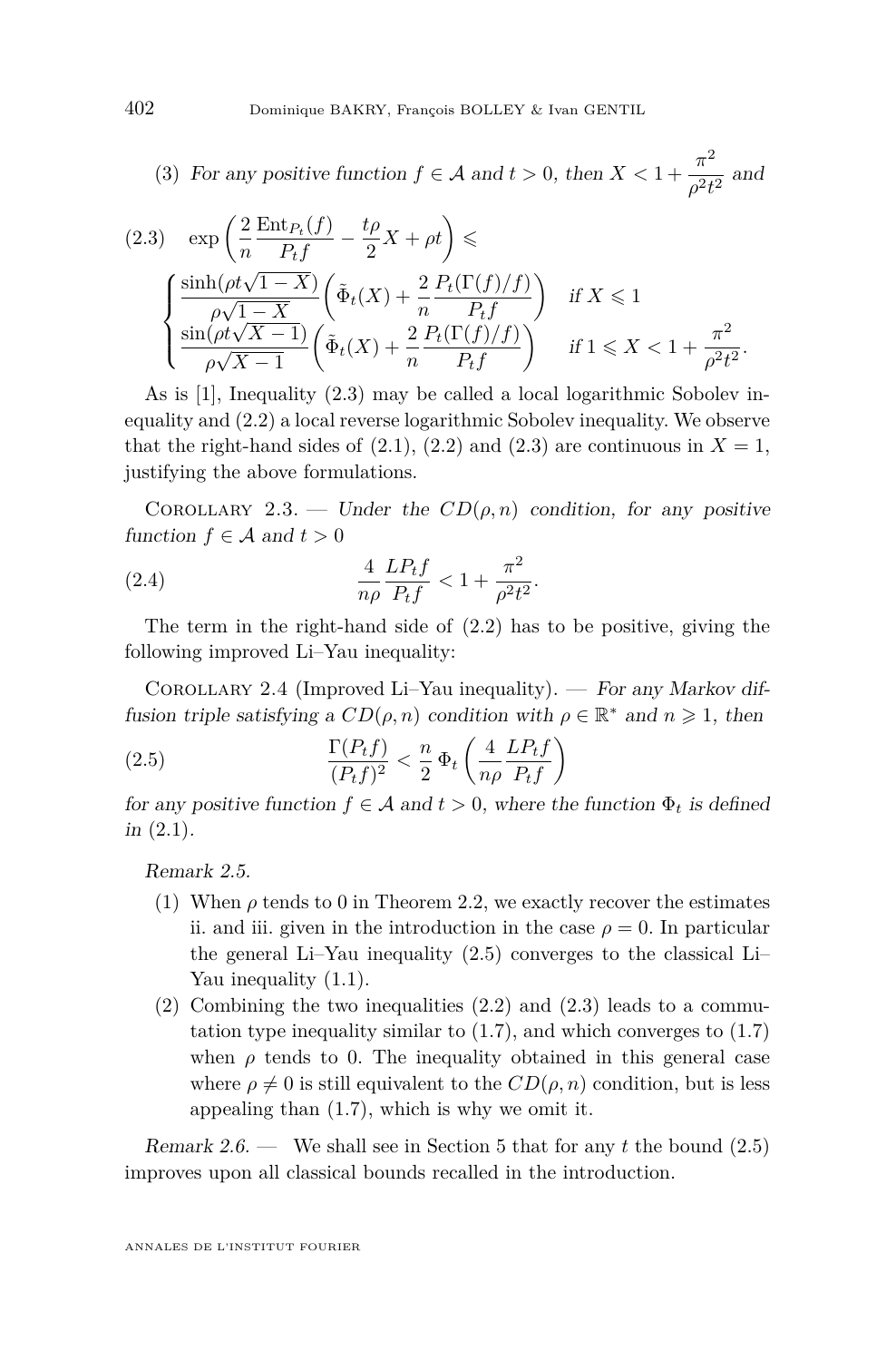Remark 2.7.  $\sim$  Our Li–Yau inequality [\(2.5\)](#page-6-2) also improves on the following results obtained in [\[3,](#page-24-1) Thms. 1 and 2]:

- Assume that  $\rho > 0$ . Then [\(2.5\)](#page-6-2) holds for  $X \leq X_0 := 1 + \frac{\pi^2}{64}$ , where as above  $X = 4LP_tf/(n\rho P_tf)$ ; if  $X > X_0$ , then the bound holds with  $\Phi_t(X)$  replaced by the tangent  $\Phi_t(X_0) + \Phi'_t(X_0)(X - X_0)$ .
- Assume that  $\rho < 0$ . Then [\(2.5\)](#page-6-2) holds for  $X \leq 1$ ; moreover, for any *X*, then the bound holds with  $\Phi_t(X)$  replaced by the tangent  $\Phi_t(X_1) + \Phi'_t(X_1)(X - X_1)$  for any  $X_1 \leq 1$ .

But, by Lemma [2.8](#page-7-0) below and for any given  $t > 0$ , the function  $\Phi_t$  is a  $\mathcal{C}^{\infty}$  and strictly concave function on the whole interval  $(-\infty, 1 + \frac{\pi^2}{\sigma^2 t})$  $\frac{\pi^2}{\rho^2 t^2}$ ); hence its graph is below its tangents, and [\(2.5\)](#page-6-2) improves upon these bounds in [\[3\]](#page-24-1).

<span id="page-7-0"></span>LEMMA 2.8 (Properties of  $\Phi_t$ ). — For any  $t > 0$  and  $\rho \in \mathbb{R}^*$ , the function  $\Phi_t$  is  $\mathcal{C}^{\infty}$  and strictly concave on the interval  $(-\infty, 1 + \frac{\pi^2}{\rho^2 t})$  $\frac{\pi^2}{\rho^2 t^2}$ ).

Proof. — We have already observed that  $\Phi_t$  is continuous in  $X = 1$ . Moreover  $\Phi_t$  is  $\mathcal{C}^{\infty}$  since in  $X = 1$ , the Taylor expansions (of any orders) are the same for  $X = 1^-$  or  $X = 1^+$ .

Let us now prove that  $\Phi_t$  is strictly concave, for instance in the case  $\rho > 0$ , the case  $\rho < 0$  being similar. For fixed  $u \in (0,1)$ , by direct computation, the map  $y \mapsto \frac{\sin(yu)}{\sin(y)}$  is increasing and positive on  $(0, \pi)$ . This implies that the map

$$
I: y \mapsto \int_0^1 \left(\frac{\sin(yu)}{\sin(y)}\right)^2 du = \frac{2y - \sin(2y)}{4y\sin^2(y)}
$$

is increasing on  $(0, \pi)$ . Hence the function  $\Phi_t$  has a decreasing derivative

$$
\Phi_t'(x) = \rho/2 - \rho^2 t I(\rho t \sqrt{x-1})
$$

on  $(1, 1 + \frac{\pi^2}{a^2 t})$  $\frac{\pi^2}{\rho^2 t^2}$ ), so is strictly concave on this interval. The same argument can be performed on  $X < 1$ , starting from the function  $y \mapsto \frac{\sinh(yu)}{\sinh(y)}$ . This concludes the proof by differentiability of  $\Phi_t$  in  $X = 1$ .

On the Figure [2.1](#page-8-1) (resp. on the Figure [2.2\)](#page-8-2), we give the graphs of  $\Phi_t$ , for  $\rho = 1$  (resp.  $\rho = -1$ ) and  $t = 3/2$ , 2 and  $5/2$  (resp.  $t = 1/4$ ,  $1/2$  and 1) from top to bottom. In both figures, the dashed lines correspond to the sine function, relevant for  $X > 1$ . Moreover, in the negative curvature case, the dotted (lowest) line corresponds to the limit case, obtained when *t* goes to infinity (with  $\rho$  fixed).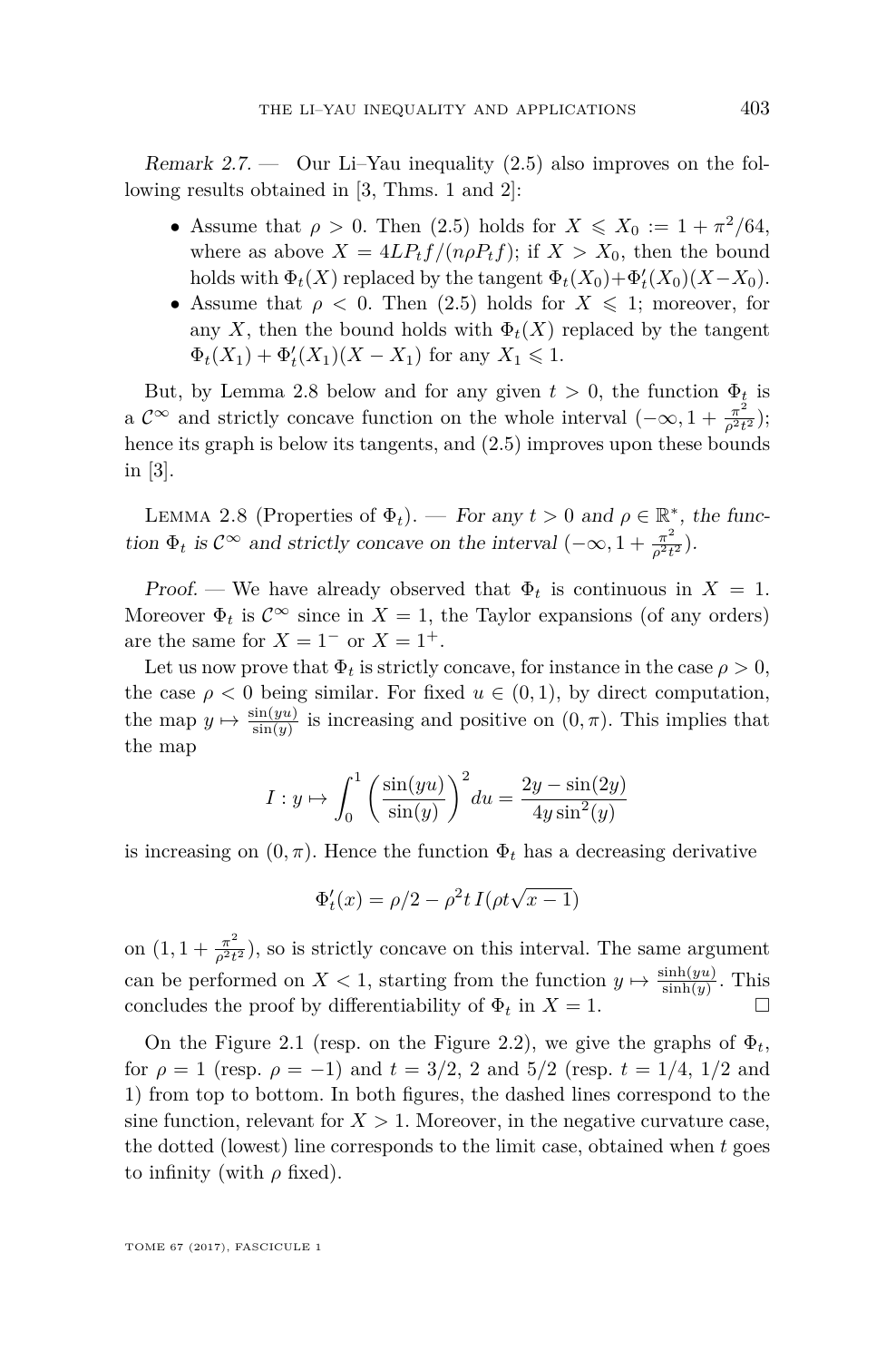

<span id="page-8-1"></span>Figure 2.1. Graphs of  $\Phi_t$  for positive curvatures



Figure 2.2. Graphs of  $\Phi_t$  for negative curvatures

# <span id="page-8-2"></span>**3. Proof of Theorem [2.2](#page-5-2)**

<span id="page-8-0"></span>We first assume that the Markov diffusion triple satisfies a  $CD(\rho, n)$ condition and prove properties [\(1\)](#page-5-3) and [\(2\)](#page-5-4).

Let then  $f \in \mathcal{A}$  be a fixed positive function, which we assume to be larger than an  $\epsilon > 0$ , without loss of generality. Let also  $t > 0$  be fixed, and define  $\Lambda(s) = P_s(P_{t-s}f \log P_{t-s}f)$  for  $s \in [0,t]$ , so that  $\text{Ent}_{P_t}(f) = \Lambda(t) - \Lambda(0)$ . Classical properties of the derivative of  $\Lambda$ , see for instance [\[1,](#page-24-5) Section 6.7.2], ensure that

$$
\Lambda'(s) = P_s\left(\frac{\Gamma(g)}{g}\right) = P_s\left(g\,\Gamma(\log g)\right) \quad \text{and} \quad \Lambda''(s) = 2P_s(g\,\Gamma_2(\log g))
$$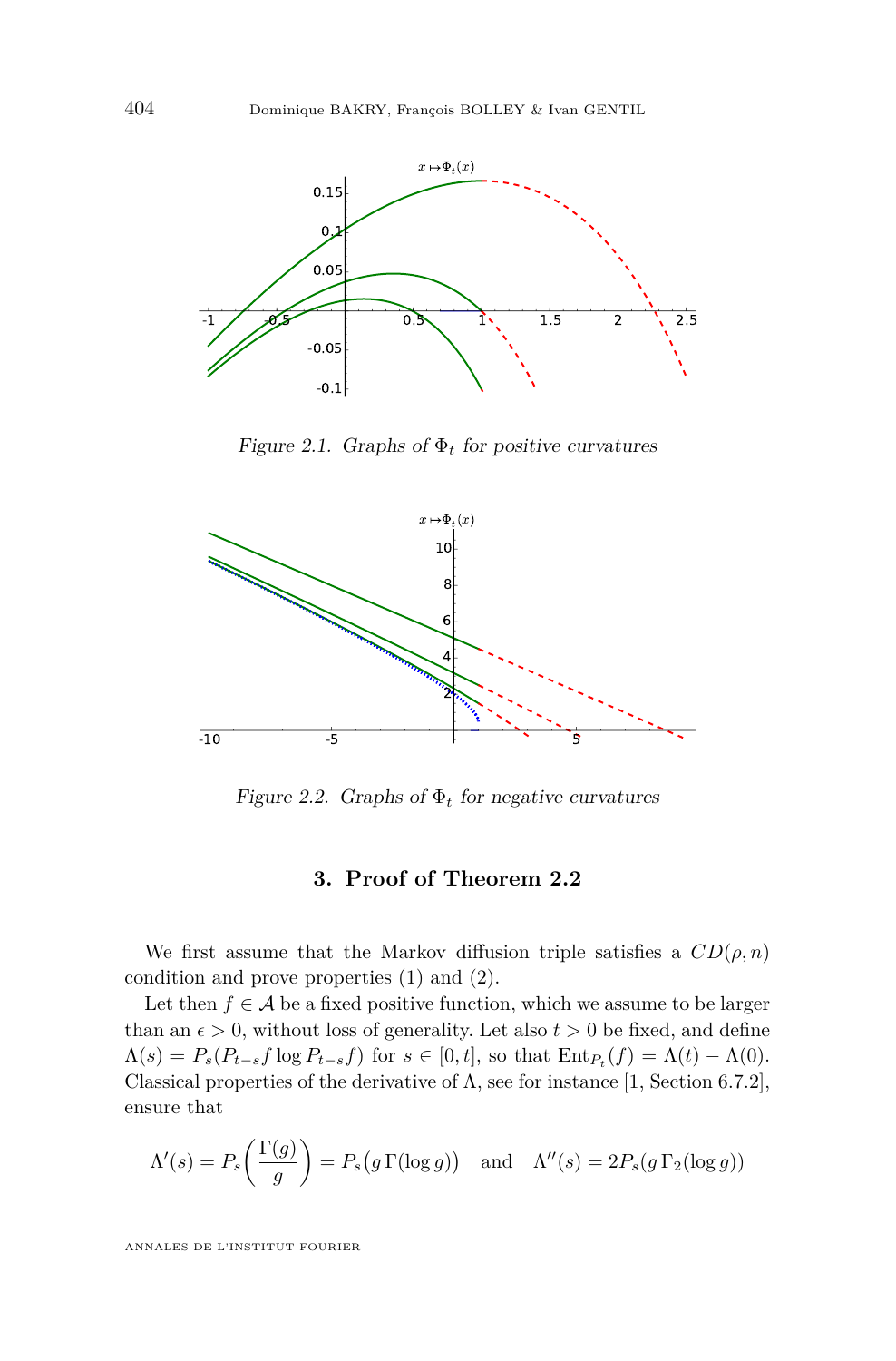for all  $s \in [0, t]$ , where  $g = P_{t-s}f$ . Applying the  $CD(\rho, n)$  condition, we obtain

$$
\Lambda''(s) \geq 2\rho \Lambda'(s) + \frac{2}{n} P_s(g[L(\log g)]^2).
$$

Since  $L(\log g) = \frac{Lg}{g} - \frac{\Gamma(g)}{g^2}$  $\frac{g}{g^2}$  by diffusion property, the Cauchy–Schwarz inequality further gives

$$
\Lambda''(s) \geq 2\rho \Lambda'(s) + \frac{2}{nP_tf} (LP_tf - \Lambda'(s))^2.
$$

This computation has been performed for example in [\[2\]](#page-24-4) and [\[1,](#page-24-5) Section 6.7.2].

Let now  $a = \frac{2}{\sqrt{2}}$  $\frac{2}{nP_t f}, X = \frac{4}{n_h}$ *nρ LPtf*  $\frac{L P_t f}{P_t f}, B = \left(\frac{n \rho}{2}\right)$  $\left(\frac{2p}{2}P_tf\right)^2(X-1)$  and  $C=$  $L P_t f - \frac{n \rho}{2}$  $\frac{P}{2}P_t f$ . The above inequality can be written as

$$
\Lambda''(s) \geq a\Big(\big(\Lambda'(s) - C\big)^2 + B\Big),\,
$$

or equivalently

$$
H''(s) \leqslant -a^2 B H(s)
$$

for all  $s \in [0, t]$ , where  $H(s) = \exp(-a(\Lambda(s) - Cs))$ .

Then Lemma [3.1](#page-10-1) below has several consequences. First of all, since *H* is a positive function, then both cases [\(1\)](#page-10-2) and [\(2\)](#page-10-3) in the lemma are impossible. This means that necessarily  $a^2B < \frac{\pi^2}{l^2}$  $\frac{\pi^2}{t^2}$ , or in other words that for any  $t > 0$ 

$$
X<1+\frac{\pi^2}{\rho^2 t^2},
$$

or equivalently:

$$
\forall t > 0, \quad \frac{1}{4n\rho} \frac{LP_t f}{P_t f} < 1 + \frac{\pi^2}{\rho^2 t^2}.
$$

Since we now know that  $a^2B < \frac{\pi^2}{l^2}$  $\frac{\pi^2}{t^2}$ , Lemma [3.1](#page-10-1) again ensures that for all  $s \in [0, t]$ 

(3.1) 
$$
H(s) \ge \tau_{a^2B}(t-s)H(0) + \tau_{a^2B}(s)H(t).
$$

The reverse local logarithmic Sobolev inequality [\(2.2\)](#page-5-0) is now obtained by taking the derivative in  $(3.1)$  at  $s = 0$ , in the form

<span id="page-9-0"></span>
$$
H'(0) \geqslant -\tau'_{a^{2}B}(t)H(0) + \tau'_{a^{2}B}(0)H(t).
$$

In the first case where  $a^2B \in (0, \frac{\pi^2}{l^2})$  $\frac{\pi^2}{t^2}$ ), or equivalently  $X \in (1, 1 + \frac{\pi^2}{t^2 \rho})$  $\frac{\pi^2}{t^2 \rho^2}$ ), then this inequality is exactly  $(2.2)$  with the sine function when written in terms of  $\Lambda$ , and then of  $P_t f$ . In the other case where  $a^2B < 0$ , that is  $X < 1$ , then we obtain  $(2.2)$  with the hyperbolic sine function. The limit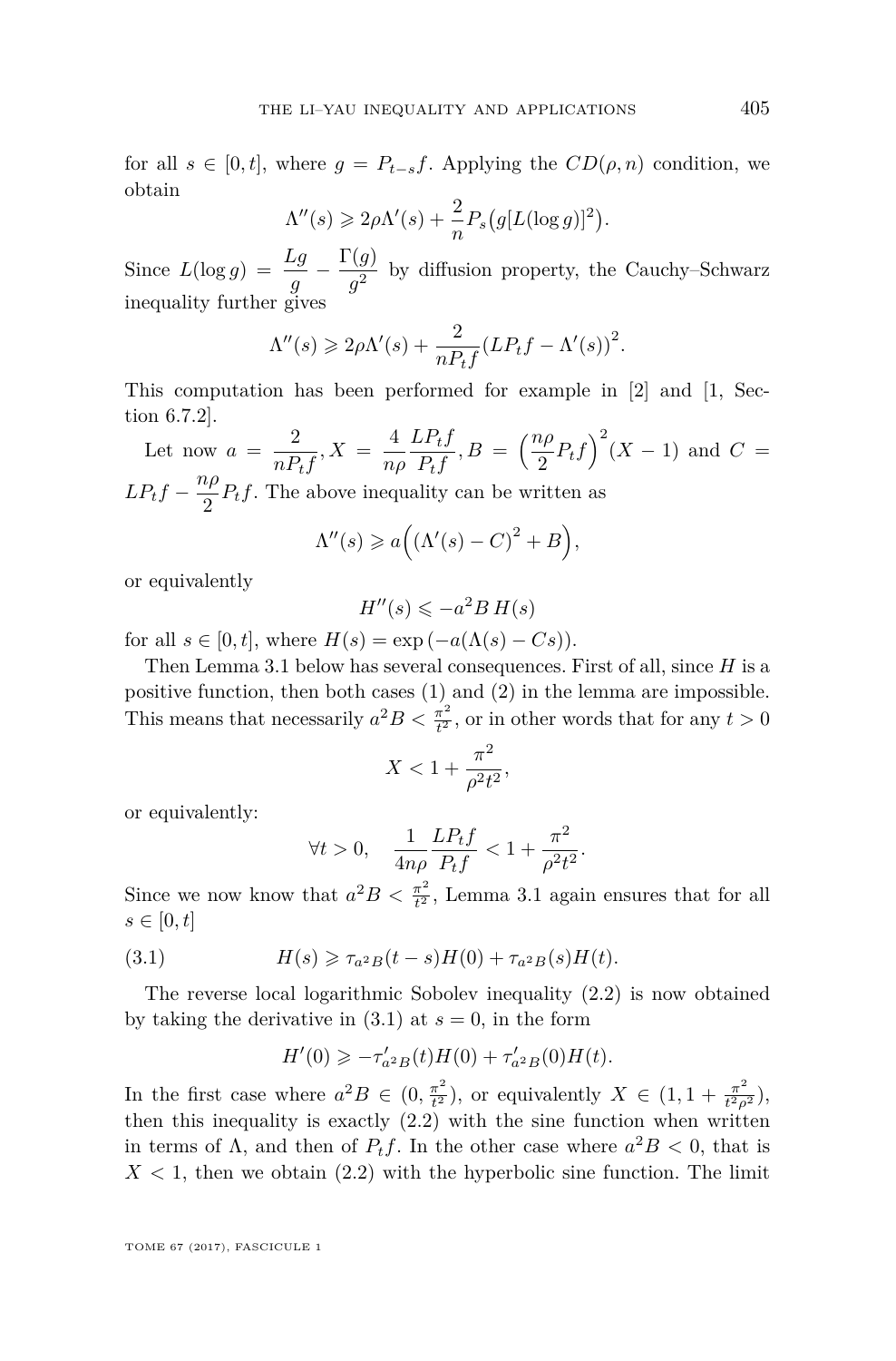case  $a^2B = 0$ , or equivalently  $X = 0$ , is the limit of any of the first two cases. Together, the obtained estimates are exactly inequality [\(2.2\)](#page-5-0).

The local logarithmic Sobolev inequality [\(2.3\)](#page-6-1) is obtained in the same way, by taking the derivative of  $(3.1)$  at  $s = t$ .

We now prove the converse implication, namely that  $(2)$  implies  $(1)$ , the case [\(3\)](#page-6-3) being handled by the same method. Observing that inequality [\(2.2\)](#page-5-0) is an equality when  $f = 1$ , the idea is to let  $f = 1 + \varepsilon h$  with  $h \in \mathcal{A}$  and to perform a second order Taylor expansion of [\(2.2\)](#page-5-0) in the parameter *ε* tending to 0. The zeroth and first order terms in  $\varepsilon$  vanish, and recalling that  $\text{Ent}_{P_t}(f) = \frac{\varepsilon^2}{2}$  $\frac{e^{2}}{2}\left[P_{t}(h^{2})-(P_{t}h)^{2}\right]+o(\varepsilon^{2}),$  we obtain

$$
P_t(h^2) - (P_t h)^2 \ge \frac{e^{2\rho t} - 1}{\rho} \Gamma(P_t h) + \frac{e^{2\rho t} - 1 - 2\rho t}{\rho^2} \frac{(L P_t h)^2}{n}
$$

for all  $t \geq 0$ . Now, as in [\[2\]](#page-24-4) for instance, a second order Taylor expansion in *t* tending to 0, with the zero and first order terms vanishing, gives the  $CD(\rho, n)$  condition back.

In this proof we have used the following elementary but useful lemma, which is proved in [\[15,](#page-25-10) Thm. 14.28] for instance.

<span id="page-10-1"></span>LEMMA 3.1. — Let  $t > 0$ ,  $\lambda \in \mathbb{R}$  and *h* a  $C^2$  non-negative function on  $[0, t]$  such that  $h'' \leq -\lambda h$  on  $[0, t]$ . Then:

- <span id="page-10-2"></span>(1) If  $\lambda > \frac{\pi^2}{t^2}$  $\frac{\pi^2}{t^2}$  then for all  $s \in [0, t]$ ,  $h(s) = 0$ .
- <span id="page-10-3"></span>(2) If  $\lambda = \frac{\pi^2}{t^2}$  $\frac{\pi^2}{t^2}$  then for all  $s \in [0, t]$ ,  $h(s) = c \sin\left(\frac{s}{t}\right)$ , for some  $c \ge 0$ .
- (3) If  $\lambda < \frac{\pi^2}{t^2}$ *t*<sup> $\frac{\pi^2}{t^2}$  then for all  $s \in [0, t]$ ,  $h(s) \geq \tau_\lambda(t - s)h(0) + \tau_\lambda(s)h(t)$ ,</sup> where

$$
\tau_{\lambda}(s) = \begin{cases} \frac{\sin(\sqrt{\lambda}s)}{\sin(\sqrt{\lambda}t)} & \text{if} \quad \lambda > 0\\ s/t & \text{if} \quad \lambda = 0\\ \frac{\sinh(\sqrt{-\lambda}s)}{\sin(\sqrt{-\lambda}t)} & \text{if} \quad \lambda < 0 \end{cases}
$$

# <span id="page-10-0"></span>**4. Applications to ultracontractive estimates and Harnack inequalities**

#### <span id="page-10-4"></span>**4.1. Ultracontractive estimates in positive curvature**

In this section we assume that  $\rho > 0$ . We will use the new Li–Yau inequality [\(2.5\)](#page-6-2) in force to obtain uniform bounds on  $L \log P_t f$ , for positive *f*, and then ultracontractive estimates on the semigroup.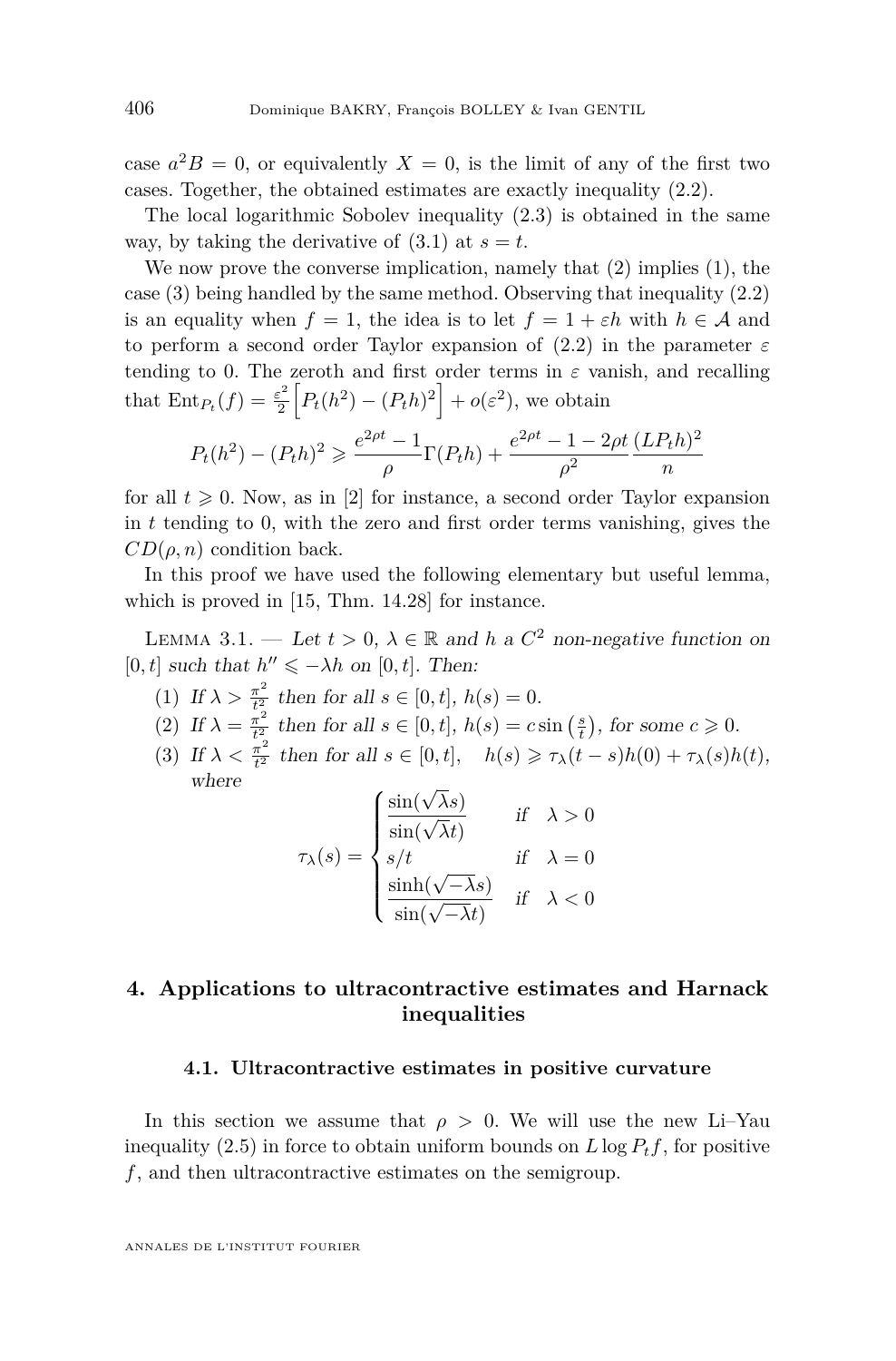Under a curvature-dimension condition  $CD(\rho, n)$  with  $\rho > 0$  and  $n \geq 1$ , it is classical that a reversible Markov semigroup  $(P_t)_{t\geq0}$  is ultracontractive, that is,  $P_t f$  is bounded for all  $t > 0$  and integrable  $f$ .

A way of proving an ultracontractive bound is indeed the following: First, a  $CD(\rho, n)$  condition with  $\rho > 0$  implies a (Nash-type) logarithmic entropyenergy inequality:

<span id="page-11-0"></span>(4.1) 
$$
\operatorname{Ent}_{\mu}(f^2) \leq \frac{n}{2} \log \left( 1 + \frac{4}{\rho n} \int \Gamma(f) d\mu \right)
$$

for any  $f \in \mathcal{A}$  such that  $\int f^2 d\mu = 1$ . Let us observe that, in this ergodic case where  $P_t f$  converges to  $\int f d\mu$  for large time, then [\(4.1\)](#page-11-0) can be recovered by letting *t* go to infinity in our local inequality [\(2.3\)](#page-6-1) (written for *f* 2 instead of  $f$ ). Then  $(4.1)$  implies the following ultracontractive estimate: there exists a constant *C* such that

(4.2) 
$$
||P_t f||_{\infty} \leq \frac{C}{t^{n/2}} \int |f| d\mu, \quad t \in (0, 1]
$$

for any  $f \in \mathcal{A}$ . These results can be found for instance in [\[1,](#page-24-5) Chapter 6].

This bound is in fact included in the Li–Yau inequality [\(2.5\)](#page-6-2) which also gives a quantitative estimate for large time. Observe indeed that

<span id="page-11-2"></span>
$$
\Gamma(P_t f)/(P_t f)^2 \geq 0
$$

for any positive  $f$  and  $t$ , so  $(2.5)$  gives

$$
\Phi_t\bigg(\frac{4}{n\rho}\frac{LP_tf}{P_tf}\bigg) > 0.
$$

Let now  $\rho, t > 0$  be fixed. By definition [\(2.1\)](#page-5-1), it holds  $\Phi_t(0) > 0$ ,

<span id="page-11-1"></span>
$$
\lim_{x \to -\infty} \Phi_t(x) = -\infty \quad \text{and} \quad \lim_{x \to 1 + \frac{\pi^2}{\rho^2 t^2}} \Phi_t(x) = -\infty.
$$

Hence the continuous and strictly concave function  $\Phi_t$  admits exactly two roots  $\xi_1^t$  < 0 <  $\xi_2^t$ , and is positive in-between and negative outside its roots. Of course  $\xi_1^t$  and  $\xi_2^t$  depend on *t* and  $\rho$  but not on the dimension *n*. In particular

(4.3) 
$$
\xi_1^t < \frac{4}{n\rho} \frac{L P_t f}{P_t f} < \xi_2^t
$$

for all positive *f* and *t*.

A first simple consequence is the following: if  $t \geqslant 2/\rho$ , then  $\Phi_t(1) =$  $1/t − ρ/2$  is non-positive, so necessarily  $\xi_2^t$  ≤ 1 (see also the graph of the second function in Figure [2.1\)](#page-8-1). In other words: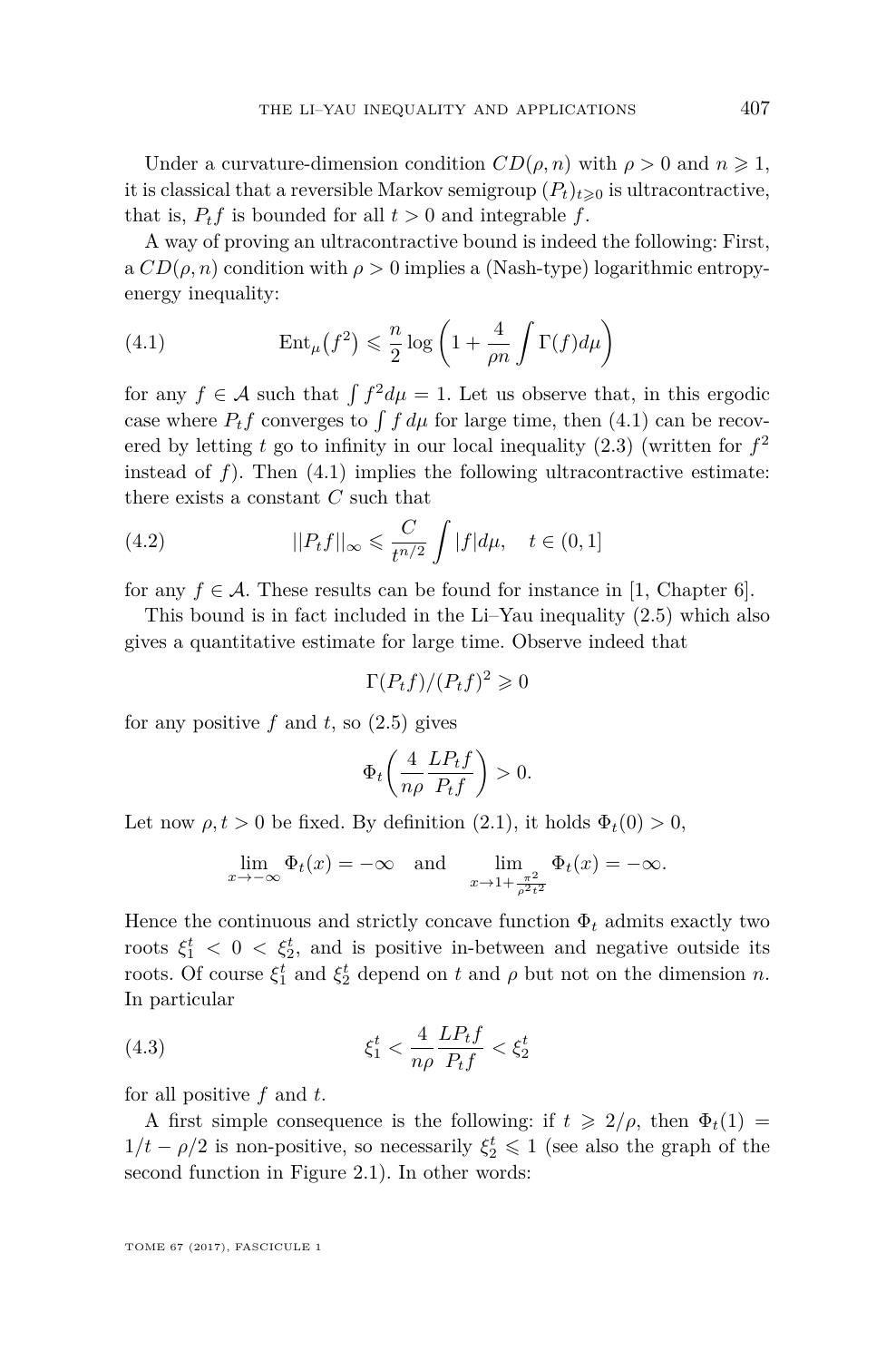COROLLARY 4.1 ([\[3\]](#page-24-1)). — Assume a  $CD(\rho, n)$  condition with  $\rho > 0$ . Then for all positive function *f* in A

<span id="page-12-0"></span>(4.4) 
$$
\frac{4}{n\rho} \frac{LP_t f}{P_t f} < 1, \qquad t \geq \frac{2}{\rho}.
$$

Let us remark that [\(4.4\)](#page-12-0) provides additional information to the bound [\(2.4\)](#page-6-4) in Corollary [2.3.](#page-6-5) Moreover, inequalities [\(2.4\)](#page-6-4) and [\(4.4\)](#page-12-0) and are of course not optimal for large  $t$  since  $L P_t f$  converges to 0 when  $t$  goes to  $+\infty$ . Next proposition gives an answer to this issue: it makes quantitative the fact that  $\xi_1^t, \xi_2^t \to 0$  when *t* goes to  $+\infty$  (and  $\xi_1^t \to -\infty, \xi_2^t \to +\infty$ when *t* goes to 0), giving by  $(4.3)$  corresponding explicit upper and lower bounds for  $LP_tf/P_tf$ .

<span id="page-12-1"></span>LEMMA 4.2. — Assume that  $\rho > 0$ . Then the roots  $\xi_1^t$  and  $\xi_2^t$  of  $\Phi_t$  are such that

$$
-4e^{-\rho t} - 4e^{-2\rho t} \le \xi_1^t \le -4e^{-\rho t} + 8\rho t e^{-2\rho t}, \qquad t \ge \frac{1}{2\rho}
$$
  

$$
4e^{-\rho t} - 4e^{-2\rho t} \le \xi_2^t \le 4e^{-\rho t} + 8\rho t e^{-2\rho t}, \qquad t \ge \frac{6}{\rho}
$$
  

$$
\xi_1^t = -\frac{2}{\rho t} + O(1) \quad \text{and} \quad \xi_2^t = \frac{\pi^2}{\rho^2 t^2} - \frac{4}{\rho t} + O(1), \qquad t \to 0.
$$

Observe the compatibility of this last bound with Corollary [2.4.](#page-6-4)

Proof. — We first consider the large time bounds on the negative root  $\xi_1^t$ . For  $x < 0$ , we observe that  $\xi_1^t \geq x$  if and only if  $\Phi_t(x) \leq 0$ , or if and only if  $u = \sqrt{1-x}$ , which then is larger than 1, satisfies

$$
(u-1)e^{\rho tu} \geq u+1.
$$

For  $u = 1 + 2e^{-\rho t}$ , and by the elementary inequality  $e^v \geq 1 + v$ , this property holds as soon as  $t \geq 1/(2\rho)$ . Therefore  $\xi_1^t \geq 1 - u^2$  for these *t*. For  $u = 1 + 2e^{-\rho t} - 4\rho t e^{-2\rho t}$ , the reverse inequality holds also as soon as  $t \geq 1/(2\rho)$ . Therefore  $\xi_1^t \leq 1 - u^2$  for these *t*. Together, this gives the large time lower and upper bounds on  $\xi_1^t$ .

Then we recall that the positive root  $\xi_2^t$  belongs to  $(0,1]$  as soon as  $t \geqslant$  $2/\rho$ , which we assume. Then, now,  $\xi_2^t \leqslant x$  if and only if  $\Phi_t(x) \leqslant 0$ , or if and only if  $(1 - u)e^{\rho t u}$  ≥ 1+*u*. For  $u = 1 - 2e^{-\rho t}$  the reverse inequality holds as soon as  $t \ge 2/\rho$ , so that  $\xi_t^2 \ge 1 - u^2$  for these *t*. For  $u = 1 - 2e^{-\rho t} - 4\rho t e^{-2\rho t}$ the inequality holds as soon as  $t \geq 6/\rho$ , so that  $\xi_t^2 \leq 1 - u^2$  for these *t*. This gives the large time lower and upper bounds on  $\xi_2^t$ .

We proceed in the same manner to get the short time estimates.  $\Box$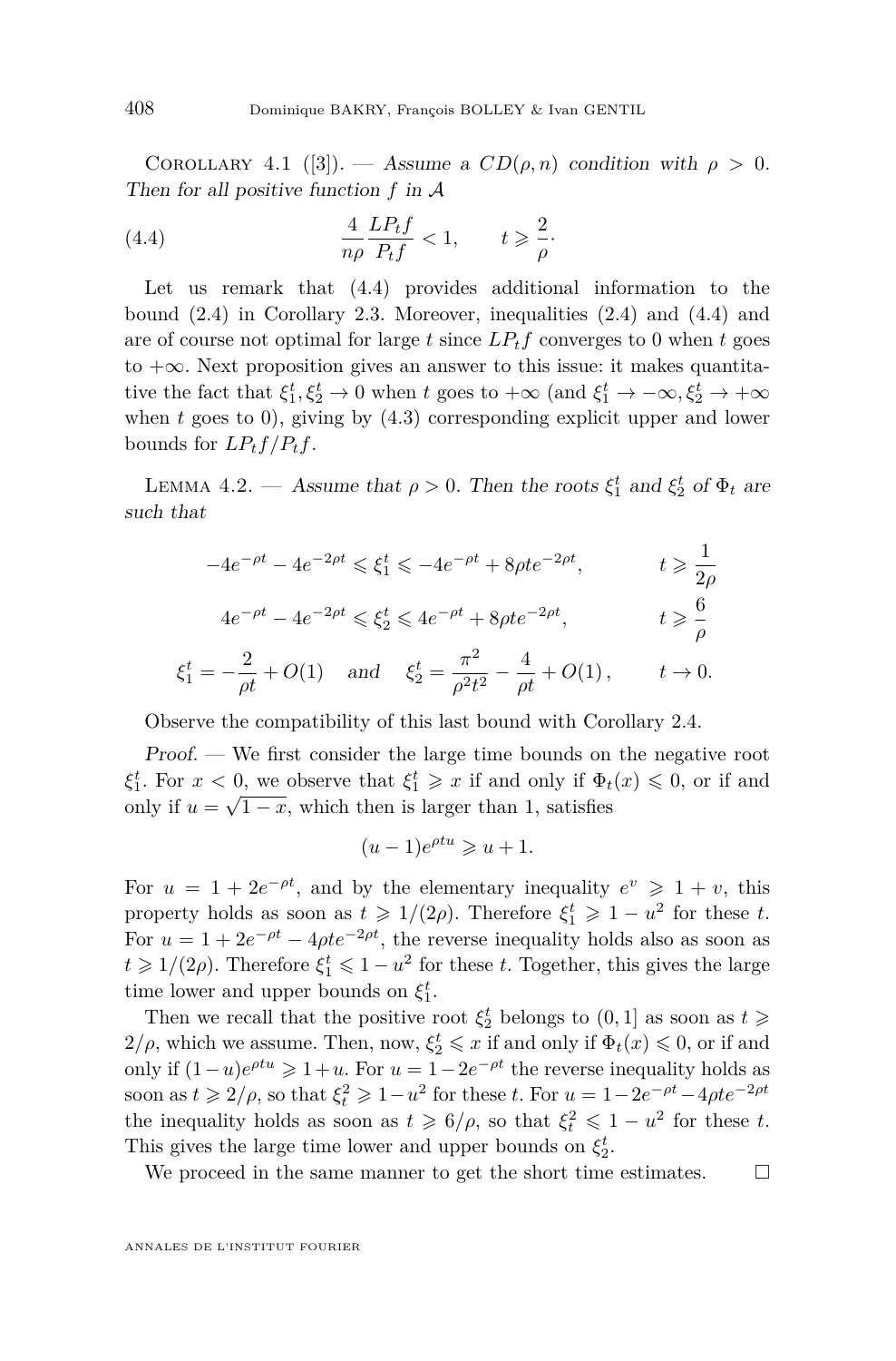Let us now see how to turn these estimates on  $\xi_1^t$ ,  $\xi_2^t$  into ultracontractivity estimates on the semigroup. Given  $0 < t < s$ , integrating the pointwise bound [\(4.3\)](#page-11-1) over the interval [*t, s*] gives

$$
\exp\left(-\frac{n\rho}{4}\int_t^s \xi_2^u du\right) \leqslant \frac{P_t f}{P_s f} \leqslant \exp\left(-\frac{n\rho}{4}\int_t^s \xi_1^u du\right).
$$

By ergodicity, letting *s* go to infinity implies :

$$
\exp\left(-\frac{n\rho}{4}\int_t^\infty \xi_2^u du\right) \leq \frac{P_t f}{\int f d\mu} \leq \exp\left(-\frac{n\rho}{4}\int_t^\infty \xi_1^u du\right), \qquad t > 0.
$$

By Proposition [4.2,](#page-12-1) it follows that

$$
\frac{P_t f}{\int f \, d\mu} \leqslant \exp\left[n\left(e^{-\rho t} + \frac{e^{-2\rho t}}{2}\right)\right], \qquad t \geqslant \frac{1}{2\rho}
$$

and

$$
\frac{P_t f}{\int f d\mu} \ge \exp\left[-n\left(e^{-\rho t} + \frac{1+2\rho t}{2}e^{-2\rho t}\right)\right], \qquad t \ge \frac{6}{\rho}.
$$

Proceeding likewise for the short time estimates finally gives :

COROLLARY 4.3. — Assume a  $CD(\rho, n)$  condition with  $\rho > 0$  with  $n \geq 1$ . Then there exist constants *C* and *D*, depending on  $\rho$  and  $n$ , such that for any positive *f*

<span id="page-13-0"></span>(4.5) 
$$
\left| P_t f - \int f d\mu \right| \leq C e^{-\rho t} \int f d\mu, \qquad t \geq 1,
$$

and

<span id="page-13-1"></span>(4.6) 
$$
\frac{1}{Dt^n} \exp\left(-\frac{n\pi^2}{\rho t}\right) \leqslant \frac{P_t f}{\int f d\mu} \leqslant \frac{D}{t^{n/2}}, \qquad t \in (0, 1].
$$

By Proposition [4.2,](#page-12-1) the constant *C* in [\(4.5\)](#page-13-0) can be made explicit in *n* and  $\rho$ . Inequality [\(4.5\)](#page-13-0) does not give the asymptotic behavior of  $P_t f$  in a satisfactory way. Indeed it is classical that the  $CD(\rho, n)$  condition on a symmetric Markov semigroup with *ρ >* 0 and *n >* 1 implies a (Poincaré) spectral gap inequality with constant  $(n-1)/(\rho n)$ ; it follows that  $P_t f$ converges to its mean with an exponential speed with rate  $\frac{2\rho n}{n-1}$ :

$$
\int \left( P_t f - \int f d\mu \right)^2 d\mu \leqslant e^{-\frac{2\rho n}{n-1}t} \int \left( f - \int f d\mu \right)^2 d\mu.
$$

The right rate of convergence has been lost in [\(4.5\)](#page-13-0). Let us in fact observe that the rate  $\rho$  in [\(4.5\)](#page-13-0) cannot be improved into  $\rho n/(n-1)$  by our method since neither  $\xi_1^t$  nor  $\xi_2^t$  depend on *n*.

On the other hand, since  $|P_t f| \leq P_t |f|$ , the upper bound in [\(4.6\)](#page-13-1) can be extended to any  $f$ , recovering the classical ultracontractivity property  $(4.2)$ , together with an explicit lower bound on  $P_t f$  which is not included in [\(4.2\)](#page-11-2).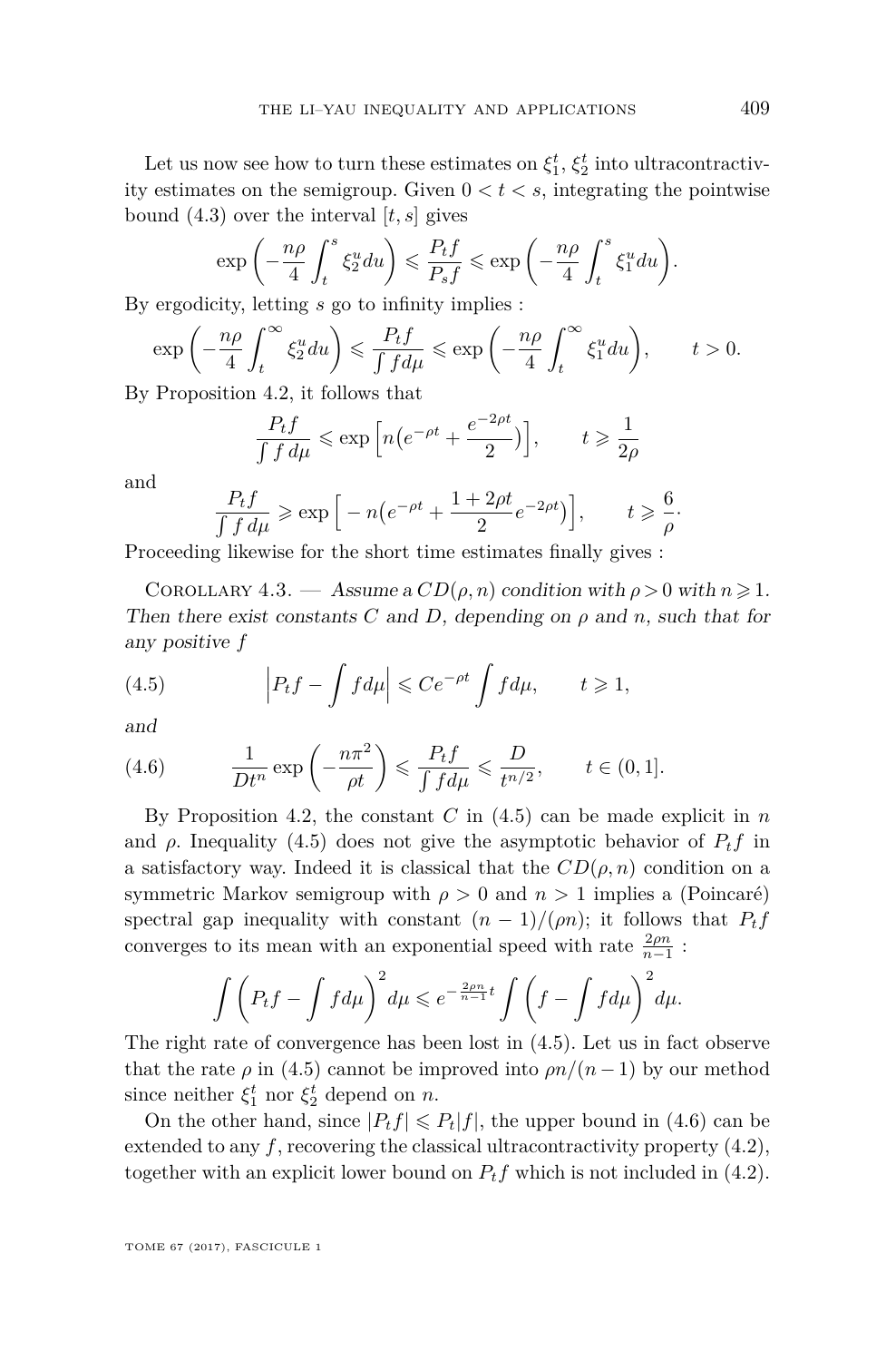Moreover the method is powerful since we have not used the symmetric (self-adjoint) property of the equation. The strategy can also be applied in the non-symmetric case to derive new ultracontractive bounds for more general models.

One can also derive similar bounds on the gradients. For instance:

COROLLARY 4.4. — Assume a  $CD(\rho, n)$  condition with  $\rho > 0$  with  $n \geqslant$ 1. Then there exists an explicit constant *C*, independent of  $\rho$  and *n*, such that for any positive *f*

$$
\Gamma(\log P_t f) = \frac{\Gamma(P_t f)}{(P_t f)^2} \leq C n \rho e^{-2\rho t}, \qquad t \geq \frac{6}{\rho}.
$$

Proof. — We use the above notation, together with  $s = \rho t$ , and assume that  $s \geq 6$ . Then, by Lemma [4.2,](#page-12-1)  $|X| \leq 6e^{-s} \leq 1$ , so that in particular  $\overline{1-X} \geqslant 1-6e^{-s}$ . Therefore, by this bound and the elementary  $e^s \geqslant s^3/6$ ,

$$
e^{-2s\sqrt{1-X}} \leq e^{12se^{-s}-2s} \leq e^{2-2s}.
$$

In particular it is smaller than 1*/*3, so

$$
\coth(s\sqrt{1-X}) = \frac{1+e^{-2s\sqrt{1-X}}}{1-e^{-2s\sqrt{1-X}}} \leq 1+3e^{-2s\sqrt{1-X}}.
$$

It follows that

$$
\frac{2}{\rho} \Phi_t(X) \leqslant X - 2 + 2\sqrt{1 - X}(1 + 3e^{-2s\sqrt{1 - X}})
$$
  

$$
\leqslant X - 2 + 2\left(1 - \frac{X}{2}\right)(1 + 3e^{2-2s}) \leqslant 6e^{2-2s}.
$$

This concludes the argument by Corollary [2.4.](#page-6-0)  $\Box$ 

#### **4.2. Estimates in non-positive curvature**

<span id="page-14-0"></span>Let  $\rho < 0$  be fixed. For any  $t > 0$ , by definition  $(2.1)$ , it holds  $\Phi_t(1) =$  $1/t - \rho/2 > 0$ ,

$$
\lim_{x \to -\infty} \Phi_t(x) = +\infty \quad \text{and} \quad \lim_{x \to 1 + \frac{\pi^2}{\rho^2 t^2}} \Phi_t(x) = -\infty.
$$

Hence the continuous and strictly concave function  $\Phi_t$  admits exactly one root  $1 < \xi^t < 1 + \frac{\pi^2}{c^2 t}$  $\frac{\pi^2}{\rho^2 t^2}$  (see for instance Figure [2.2\)](#page-8-2). It is positive on  $(-\infty, \xi^t)$ and in particular

$$
\frac{4}{n\rho}\frac{LP_tf}{P_tf} \leqslant \xi^t
$$

ANNALES DE L'INSTITUT FOURIER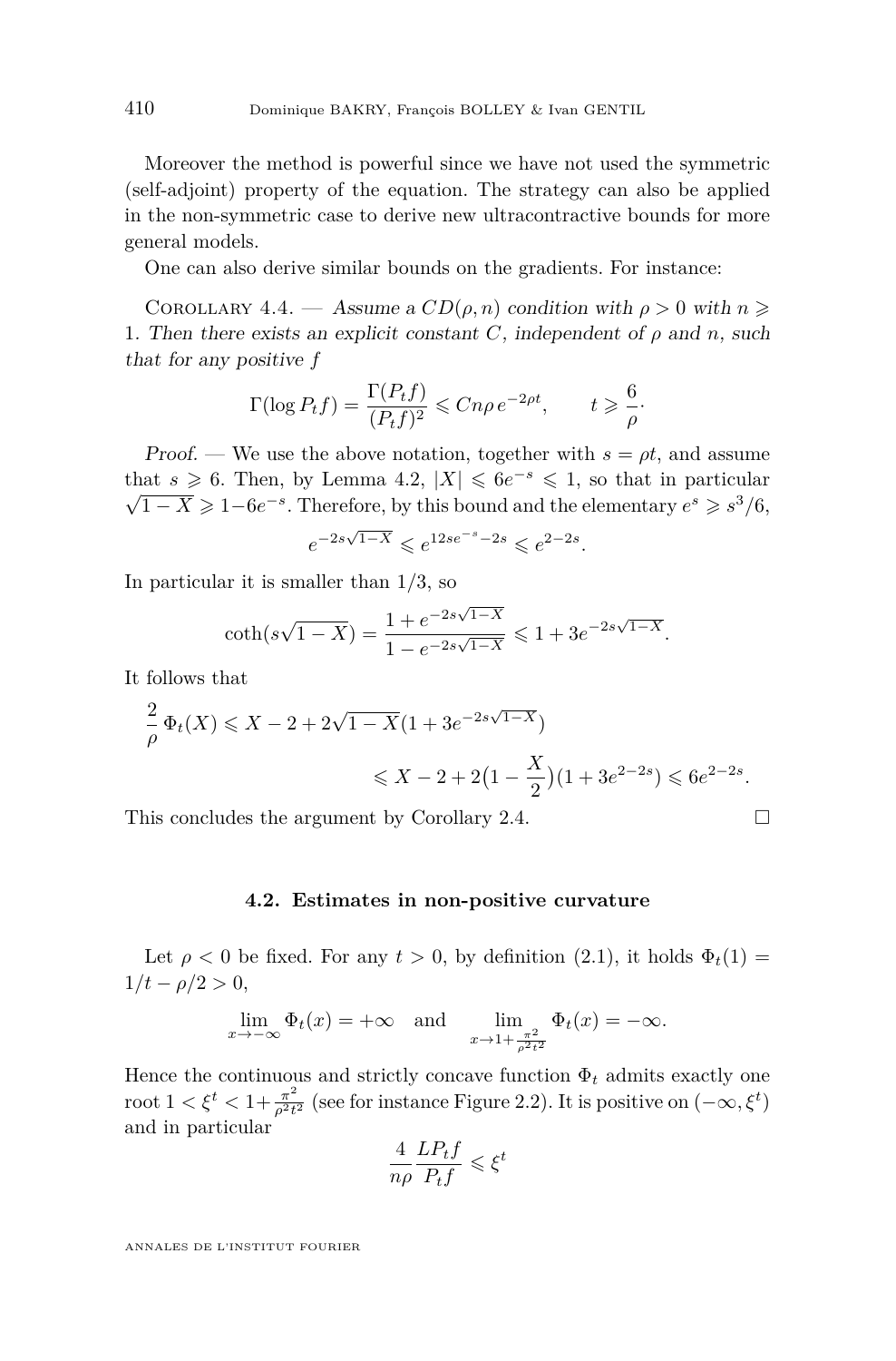for all positive  $f$  and  $t$ , by the Li–Yau inequality  $(2.5)$ . This recovers the bound [\(2.4\)](#page-6-4). In fact (2.4) can not be improved by our method since  $\xi^t \sim$  $1 + \frac{\pi^2}{a^2 t}$  $\frac{\pi^2}{\rho^2 t^2}$  for large time. Indeed, by direct computation as in the previous section,

$$
1 + \frac{\pi^2}{\rho^2 t^2} \left( 1 - \frac{2}{\rho t} \right) \leqslant \xi^t \leqslant 1 + \frac{\pi^2}{\rho^2 t^2}, \qquad t \geqslant \frac{2}{|\rho|}.
$$

#### **4.3. Harnack inequalities**

In this section we assume that the space *E* is a complete, connected and smooth Riemannian manifold (*M, g*). This example has been described in Section [2.1.](#page-4-0) We shall let *d* denote the Riemannian distance on *M*.

The Li–Yau inequality [\(2.5\)](#page-6-2) for  $\rho \neq 0$  can be written as

$$
-\frac{|\nabla P_t f|}{P_t f} \geqslant -\sqrt{\frac{n}{2} \Phi_t \left(\frac{4}{n\rho} \frac{L P_t f}{P_t f}\right)}
$$

where  $\Phi_t$  is defined in [\(2.1\)](#page-5-1), or equivalently,

<span id="page-15-0"></span>
$$
-\frac{|\nabla P_t f|}{P_t f} \ge \Psi_{t,\rho} \left( \frac{L P_t f}{P_t f} \right)
$$

where

(4.7) 
$$
\Psi_{t,\rho}(x) = -\sqrt{\frac{n}{2}\Phi_t\left(\frac{4}{n\rho}x\right)}.
$$

This extends to  $\rho = 0$  by letting  $\Psi_{t,0}(x) = -\sqrt{n/(2t) + x}$ .

Basic properties of the function  $\Psi_{t,\rho}$  are listed in the following remark. Their proofs are not complicated, and therefore are omitted.

<span id="page-15-1"></span>Remark  $4.5.$  — Let  $t > 0$  be fixed.

• Let  $\rho > 0$ . The function  $\Psi_{t,\rho}$  is defined on the interval

$$
\mathcal{I}_{t,\rho} = [n\rho \xi_1^t/4, n\rho \xi_2^t/4],
$$

where the roots  $\xi_1^t < 0 < \xi_2^t$  of  $\Phi_t$  have been defined in Section [4.1](#page-10-4) and depend only on  $\rho$  and *t*. Its derivative  $\Psi'_{t,\rho}$  is an increasing one-to-one function from  $(n\rho \xi_1^t/4, n\rho \xi_2^t/4)$  onto  $\mathbb R$ . The Legendre– Fenchel transform of  $\Psi_{t,\rho}$ :

$$
\Psi_{t,\rho}^*(x) = \sup_{y \in \mathcal{I}_{t,\rho}} \{ xy - \Psi_{t,\rho}(y) \}
$$

is defined and finite for every  $x \in \mathbb{R}$ .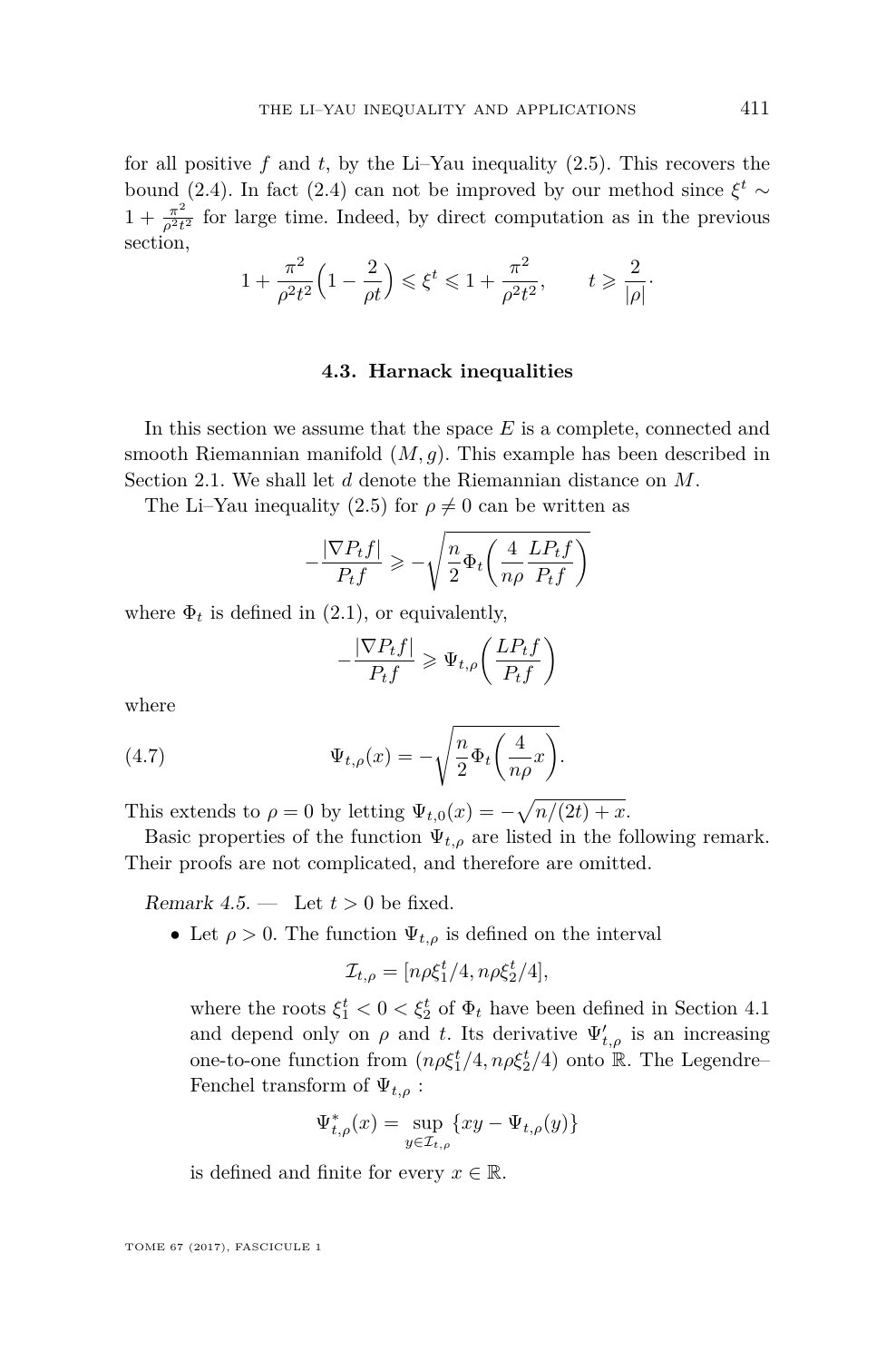• Let  $\rho < 0$ . The function  $\Phi_t$  admits only one root  $\xi^t > 0$  (see Sec-tion [4.2\)](#page-14-0) and then  $\Psi_{t,o}$  is defined on the interval

$$
\mathcal{I}_{t,\rho} = [n\rho \xi^t/4, +\infty).
$$

Its derivative  $\Psi'_{t,\rho}$  is an increasing one-to-one function from the interval  $(n \rho \xi^t / 4, \infty)$  onto  $(-\infty, 0)$ . The Legendre transform of  $\Psi_{t,\rho}$ is defined and finite on  $(-\infty, 0)$ .

- When  $\rho = 0$ , the function  $\Psi_{t,0}(x) = -\sqrt{n/(2t) + x}$  is defined on  $\mathcal{I}_{t,0} = [-n/(2t), +\infty)$ . Its Legendre transform is also defined on  $(-\infty, 0)$ . The case  $\rho = 0$  appears as limit case of the case  $\rho < 0$ , but not of the case  $\rho > 0$ .
- For any  $\rho \in \mathbb{R}$  and  $t > 0$ ,  $\Psi_{t,\rho}$  is strictly convex on its interval of definition.
- For any  $\rho \in \mathbb{R}$  and  $t > 0$ ,  $\Psi_{t,\rho}^*$  is non-negative.

In the Figure [4.1](#page-16-0) (resp. Figure [4.2\)](#page-17-0) we have drawn the graph of  $x \mapsto$  $\Psi_{t,\rho}(x)$  with  $\rho = 1$  (resp.  $\rho = -1$ ),  $t = 1$  and  $n = 2$ . The dashed line in the Figure [4.2](#page-17-0) corresponds to the graph of  $\Psi_{t,0}$ , again with  $t=1$  and  $n=2$ .



<span id="page-16-0"></span>Figure 4.1. Graph of  $\Psi_{t,\rho}$  with a positive curvature

It is standard since [\[10\]](#page-25-0) that a Li–Yau inequality implies a parabolic Harnack inequality in the semigroup. Here we give the equivalence between these two types of bounds in our framework.

<span id="page-16-1"></span>THEOREM 4.6 (Harnack inequality). — Assume that *L* satisfies a  $CD(\rho, n)$  condition on the manifold *M*, with  $\rho \in \mathbb{R}$  and  $n \geq 1$ .

(1) Let us assume that  $\rho > 0$ .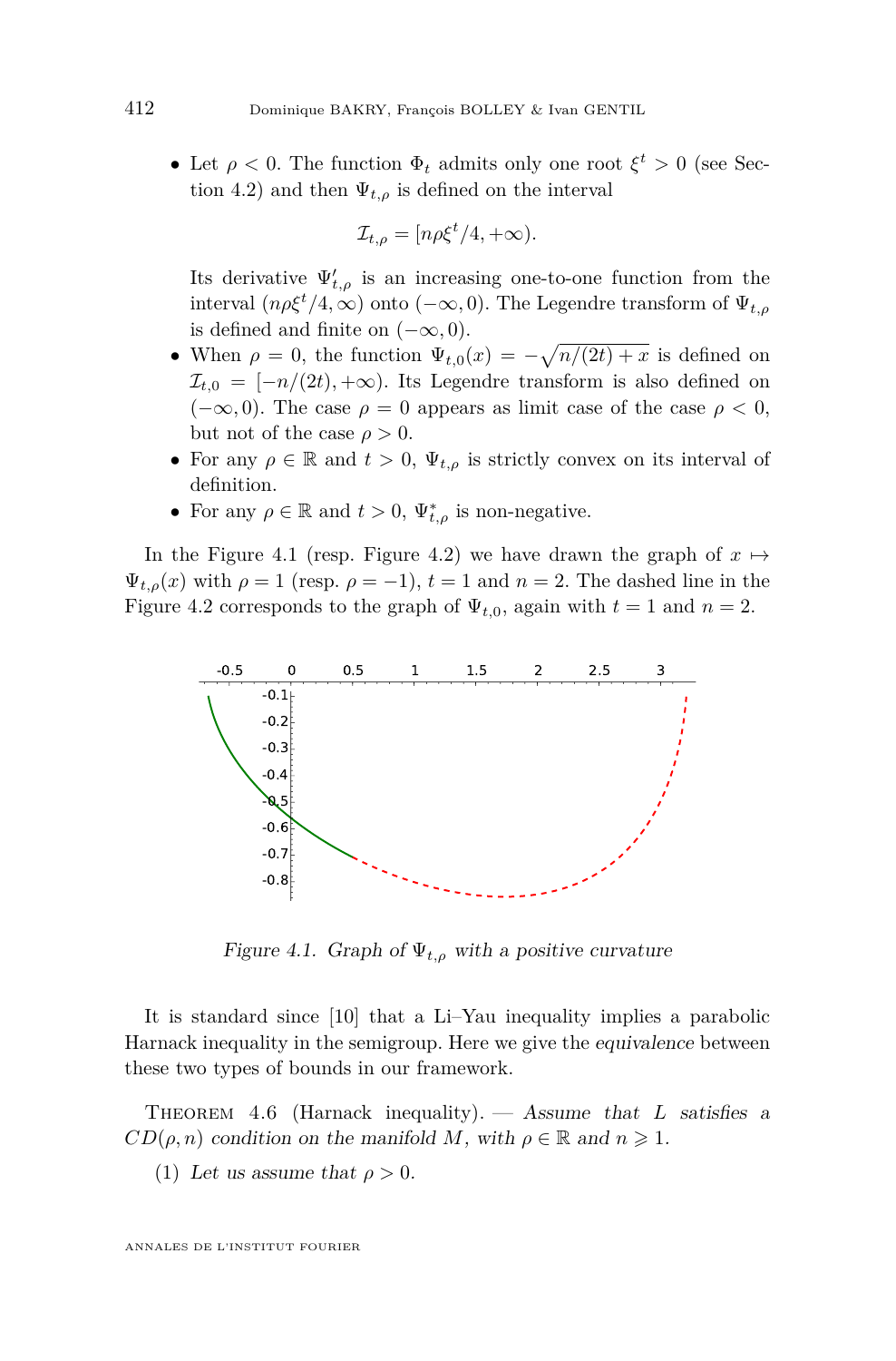

<span id="page-17-0"></span>Figure 4.2. Graph of  $\Psi_{t,\rho}$  with a negative curvature

<span id="page-17-1"></span>For any  $s, t > 0, x, y \in M$  and any positive function f in A, we have

(4.8) 
$$
P_s f(x) \le P_t f(y) \exp\left(\frac{d(x,y)}{t-s} \int_s^t \Psi_{u,\rho}^* \left(-\frac{t-s}{d(x,y)}\right) du\right).
$$

Conversely, if  $(4.8)$  is satisfied for any positive function  $f$  in  $\mathcal{A}$ ,  $x, y \in M$  and  $s, t > 0$  then the Li–Yau inequality [\(2.5\)](#page-6-2) holds.

(2) Let us assume that  $\rho \leq 0$ .

For any  $0 < s < t$ ,  $x, y \in M$  and any positive function f in A, then the inequality [\(4.8\)](#page-17-1) holds.

Conversely, if  $(4.8)$  is satisfied for any positive function  $f$  in  $\mathcal{A}$ ,  $x, y \in M$  and  $0 < s < t$ , then the Li–Yau inequality [\(2.5\)](#page-6-2) holds.

In both cases [\(4.8\)](#page-17-1) also holds for any positive function *f*, in  $L^1(\mu)$  for instance.

Proof. — Let us prove the first part of the theorem, when  $\rho > 0$ . Let  $s, t > 0, x, y \in M$  and  $f$  positive. Let for  $u \in [0, 1],$ 

$$
\Lambda(u) = \log P_{b(u)} f(x_u),
$$

where  $b(u) = (1 - u)s + ut$  (*b* is not necessarily increasing) and  $(x_u)_{u \in [0,1]}$ is a constant speed geodesic between *x* and *y*. Then we get

$$
\Lambda'(u) = (t - s) \frac{LP_{b(u)}f(x_u)}{P_{b(u)}f(x_u)} + \frac{\nabla P_{b(u)}f(x_u)}{P_{b(u)}f(x_u)} \cdot \dot{x}_u
$$
  

$$
\geq (t - s) \frac{LP_{b(u)}f(x_u)}{P_{b(u)}f(x_u)} - d \frac{|\nabla P_{b(u)}f(x_u)|}{P_{b(u)}f(x_u)}
$$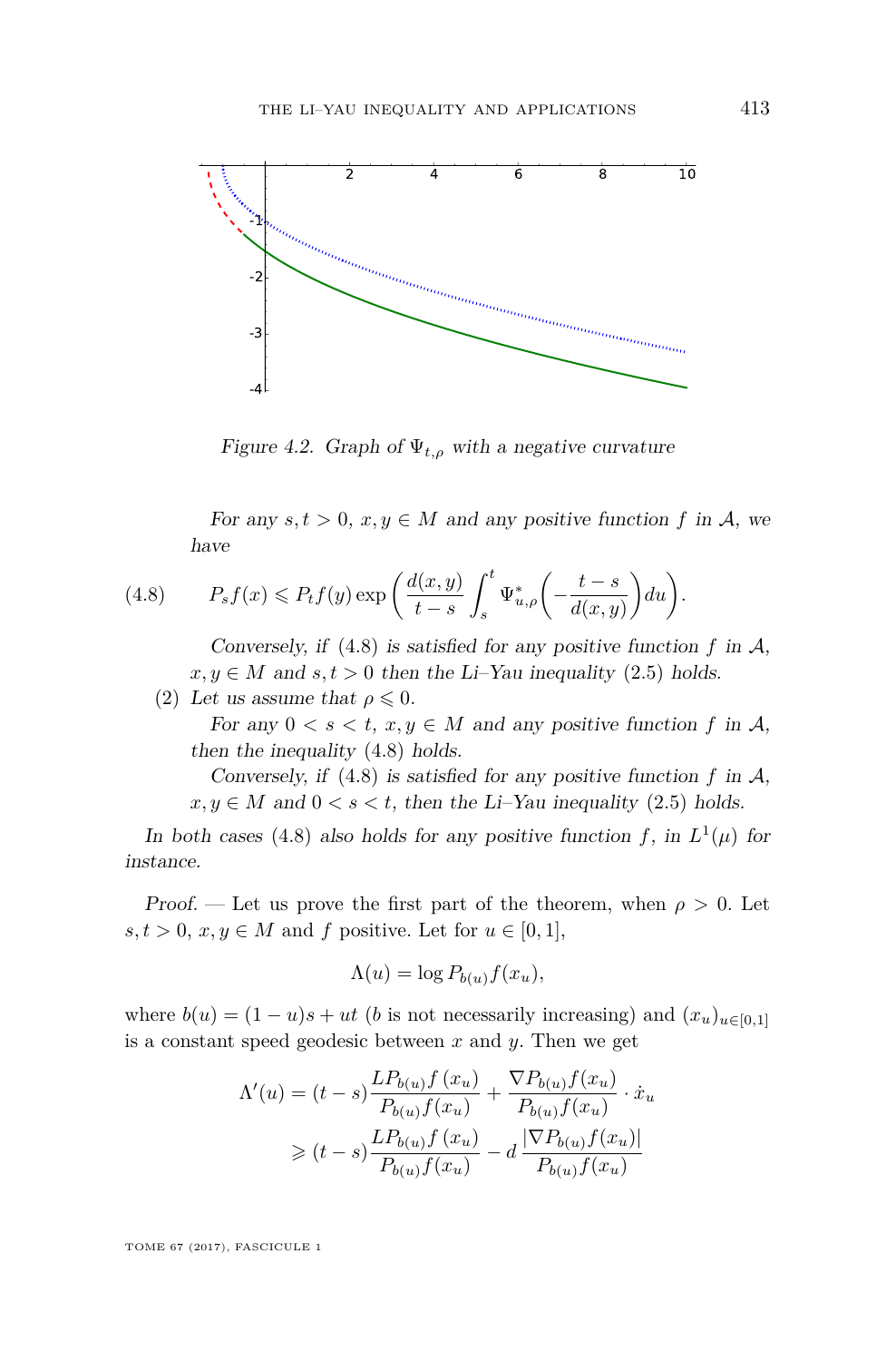where  $d = d(x, y)$ . The Li–Yau inequality [\(2.5\)](#page-6-2) ensures that

$$
-\frac{|\nabla P_{b(u)}f|}{P_{b(u)}f}\geqslant \Psi_{b(u),\rho}\left(\frac{LP_{b(u)}f}{P_{b(u)}f}\right)
$$

at the point  $x_u$ , where as in [\(4.7\)](#page-15-0)  $\Psi_{b(u),\rho}(x) = -\sqrt{\frac{n}{2} \Phi_{b(u)}(\frac{4x}{n\rho})}$ . But now  $\Psi_{b(u),\rho}$  is convex on  $\mathcal{I}_{b(u),\rho}$ , so for any  $\alpha \in \mathcal{I}_{b(u),\rho}$ 

$$
\Lambda'(u) \geq (t-s)\frac{LP_{b(u)}f}{P_{b(u)}} + d\Psi'_{b(u),\rho}(\alpha)\left(\frac{LP_{b(u)}f}{P_{b(u)}f} - \alpha\right) + d\Psi_{b(u),\rho}(\alpha).
$$

By Remark [4.5,](#page-15-1) for  $\rho > 0$  there exists  $\alpha \in \mathcal{I}_{b(u),\rho}$  such that

$$
d\,\Psi'_{b(u),\rho}(\alpha)=-(t-s).
$$

Hence, for this *α*,

$$
\Lambda'(u) \geqslant (t-s)\alpha + d \, \Psi_{b(u),\rho}(\alpha).
$$

It gives after integration over  $u \in [0, 1]$ ,

$$
P_s f(x) \leqslant P_t f(y) \exp\bigg(d \int_0^1 \bigg(-\frac{t-s}{d} \alpha - \Psi_{b(u),\rho}(\alpha)\bigg) du\bigg).
$$

Now, by definition of the Legendre–Fenchel transform and of  $b(u)$ ,

$$
d\int_0^1 \left(-\frac{t-s}{d}\alpha - \Psi_{b(u),\rho}(\alpha)\right)ds \le d\int_0^1 \Psi^*_{b(u),\rho}\left(-\frac{t-s}{d}\right)du
$$
  
= 
$$
\frac{d}{t-s}\int_s^t \Psi^*_{u,\rho}\left(-\frac{t-s}{d}\right)du.
$$

This concludes the argument.

Let us now prove the converse part. Let  $s > 0$  and  $y \in M$  be fixed. Let also  $x_{\varepsilon}$  (for  $\varepsilon > 0$ ) be the exponential map starting from *y* and with initial tangent vector *w*. We apply [\(4.8\)](#page-17-1) with  $x = x_{\varepsilon}$  and  $t = s + \varepsilon a, a \in \{-1, +1\}.$ For  $f$  positive in  $A$ , inequality  $(4.8)$  becomes (4.9)

<span id="page-18-0"></span>
$$
P_s f(x_\varepsilon) \leqslant P_{s+\varepsilon a} f(y) \, \exp\bigg(\frac{\varepsilon |w| + o(\varepsilon)}{\varepsilon a} \int_s^{s+\varepsilon a} \Psi_u^* \bigg(-\frac{\varepsilon a}{\varepsilon |w| + o(\varepsilon)}\bigg) du\bigg).
$$

A first-order Taylor expansion of  $(4.9)$  in  $\varepsilon > 0$  tending to 0 gives

$$
\frac{\nabla P_s f}{P_s f} \cdot \frac{w}{|w|} \leqslant \frac{a}{|w|} \frac{LP_s f}{P_s f} + \Psi_{s,\rho}^* \left( -\frac{a}{|w|} \right)
$$

at the point *y*. For  $w = r \frac{\nabla P_s f}{|\nabla P_s f|}$  with  $r > 0$ , this can be written as

$$
\frac{|\nabla P_s f|}{P_s f} \leqslant \frac{a}{r} \frac{L P_s f}{P_s f} + \Psi^*_{s,\rho} \left(-\frac{a}{r}\right).
$$

ANNALES DE L'INSTITUT FOURIER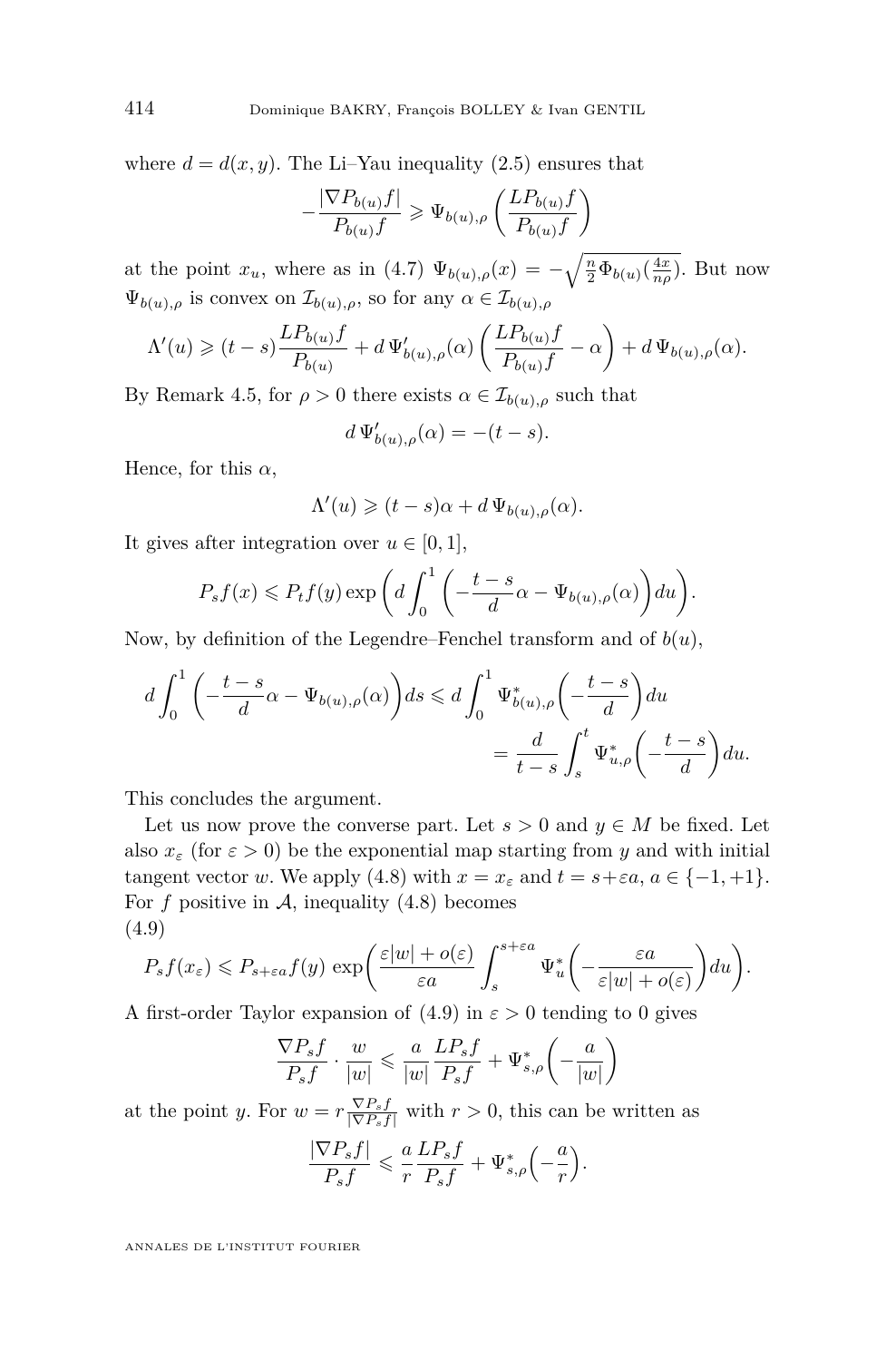Hence

$$
\frac{|\nabla P_s f|}{P_s f} \leqslant -\left\{ \frac{L P_s f}{P_s f} z - \Psi_{t,\rho}^*(z) \right\}
$$

for any  $z \in \mathbb{R}$ , since  $r > 0$  and  $a \in \{-1, +1\}$  are arbitrary. Since  $\Psi^*_{s,\rho}$  is a convex function on R, taking the infimum over *z* finally gives

$$
\frac{|\nabla P_s f|}{P_s f} \leqslant -\Psi_{s,\rho}\bigg(\frac{L P_s f}{P_s f}\bigg)
$$

at the point  $y$ . This is the Li–Yau inequality  $(2.5)$  at the arbitrary time  $s > 0$  and point  $y \in M$ .

When  $\rho \leq 0$ , as explained in Remark [4.5,](#page-15-1)  $\Psi'_{t,\rho}$  is a one-to-one function from  $(n\rho\xi^t/4,\infty)$  onto  $(-\infty,0)$ . We can use the same method as in the above case  $\rho > 0$  but one can find such an  $\alpha$  only if  $0 < s < t$ . In other words the argument works only for increasing functions *b*. The proof of the converse part is also the same in this case by considering only the  $0 < s < t$ .

Remark  $4.7.$  — Theorem  $4.6$  could be formally stated in the following general form : given a family  $\Psi_t$  of convex functions, an inequality of the form

$$
-\frac{|\nabla P_t f|}{P_t f} \ge \Psi_t \bigg(\frac{L P_t f}{P_t f}\bigg),\,
$$

for any function  $f > 0$  on M and  $t > 0$  is equivalent to a Harnack inequality

$$
P_s f(x) \leq P_t f(y) \exp\left(\frac{d(x,y)}{t-s} \int_s^t \Psi_u^* \left(-\frac{t-s}{d(x,y)}\right) du\right)
$$

for any  $s, t > 0$  and  $x, y \in M$  such that  $-(t - s)/d(x, y)$  is in the domain of the Legendre transforms  $\Psi_u^*$ .

Remark 4.8. — In the limit case  $\rho = 0$ , we have  $\Psi_{t,0}(x) = -\sqrt{\frac{n}{2t} + x}$  for  $x \geq -\frac{n}{2t}$ . Then,  $\Psi_{t,0}^*$  is only defined on  $(-\infty,0)$ , with  $\Psi_{t,0}^*(y) = -\frac{ny}{2t} - \frac{1}{4y}$ for  $y < 0$ . Therefore

$$
\frac{d}{t-s} \int_s^t \Psi_{u,0}^* \left( -\frac{t-s}{d} \right) du = \frac{d}{t-s} \int_s^t \left( \frac{n(t-s)}{2ud} + \frac{1}{4(t-s)} \right) du
$$

$$
= \frac{n}{2} \log \left( \frac{t}{s} \right) + \frac{d^2}{4(t-s)}
$$

for  $0 < s < t$ . Hence, under the  $CD(0, n)$  condition, we recover the classical Harnack inequality

$$
P_s f(x) \le P_t f(y) \left(\frac{t}{s}\right)^{n/2} \exp\left(\frac{d(x,y)^2}{4(t-s)}\right), \qquad 0 < s < t, \ x, y \in M.
$$

This Harnack inequality is equivalent to the classical Li–Yau inequality [\(1.1\)](#page-1-0).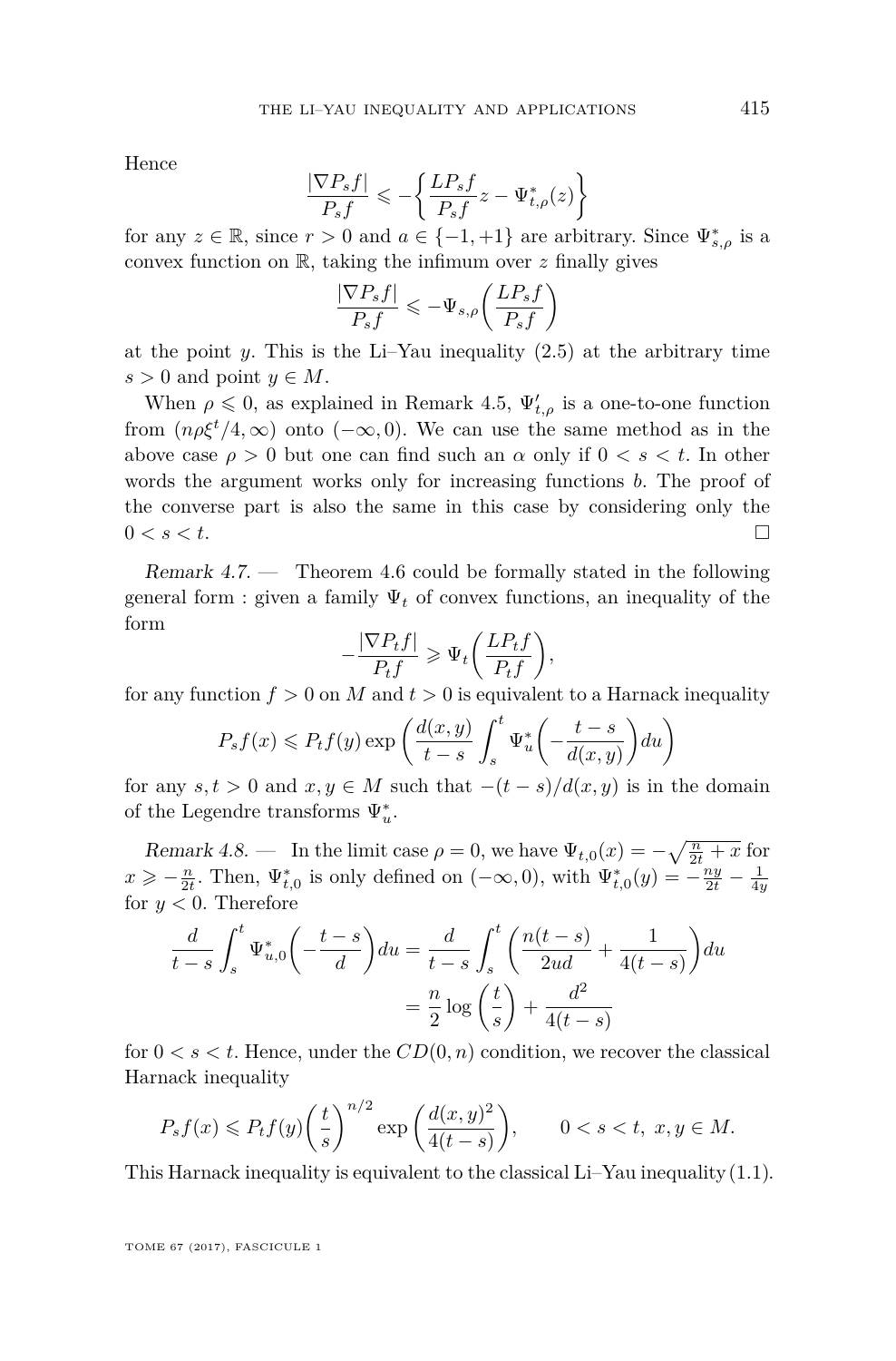Let us now assume that the Markov semigroup admits a density kernel, that is, a function  $p_t(x, y)$  such that for any function  $f$ ,  $P_t f(x) =$  $\int f(y) p_t(x, y) dy$  where *dy* is the Riemannian measure. This is for instance the case if the semigroup is ultracontractive, so in particular if  $\rho > 0$ . Then a Harnack inequality classically implies a bound on the kernel. Here we obtain :

COROLLARY 4.9 (Heat kernel bound). — Under the  $CD(\rho, n)$  condition, for any  $x, y, z \in M$  it holds

(4.10) 
$$
p_s(z,x) \leq p_t(z,y) \exp\left(\frac{d(x,y)}{t-s} \int_s^t \Psi^*_{u,\rho}\left(-\frac{t-s}{d(x,y)}\right) du\right)
$$

<span id="page-20-0"></span>for all  $s, t > 0$  if  $\rho > 0$ , and all  $0 < s < t$  if  $\rho \leq 0$ .

## **5. Comparison with earlier bounds**

#### **5.1. Linearisation of the Li–Yau inequality**

For all given  $t > 0$  and  $\rho \neq 0$ , the function  $\Phi_t$  is concave (see Section [2\)](#page-4-1). Hence the new Li–Yau inequality [\(2.5\)](#page-6-2) admits a family of linearisations, which is equivalent to it:

<span id="page-20-3"></span>PROPOSITION 5.1 (Linearisation of the Li–Yau inequality). — Under the  $CD(\rho, n)$  condition with  $\rho \in \mathbb{R}^*$  and  $n \geq 1$ 

<span id="page-20-1"></span>(1) for any  $\alpha \geqslant 0$ ,

$$
\frac{\Gamma(P_t f)}{(P_t f)^2} \leqslant A_1(\alpha) \frac{LP_t f}{P_t f} + \frac{n}{2} B_1(\alpha),
$$

with

$$
A_1(\alpha) = 1 - \frac{\rho}{2\alpha \sinh^2(\alpha t)} (\sinh(2\alpha t) - 2\alpha t)
$$

and

<span id="page-20-2"></span> $(2)$  for any  $\beta$ 

$$
B_1(\alpha) = \frac{\alpha}{4\sinh^2(\alpha t)} (\sinh(2\alpha t) + 2\alpha t) - \rho
$$
  
+ 
$$
\frac{\rho^2}{4\sinh^2(\alpha t)} (\sinh(2\alpha t) - 2\alpha t).
$$

$$
4\alpha \sinh^2(\alpha t) \stackrel{\text{(shm)}(2\alpha t)}{=} 2\alpha
$$
  

$$
\Gamma(P, t) \qquad L.P. t \qquad n
$$

$$
\frac{\Gamma(P_t f)}{(P_t f)^2} \leqslant A_2(\beta) \frac{LP_t f}{P_t f} + \frac{n}{2} B_2(\beta),
$$

ANNALES DE L'INSTITUT FOURIER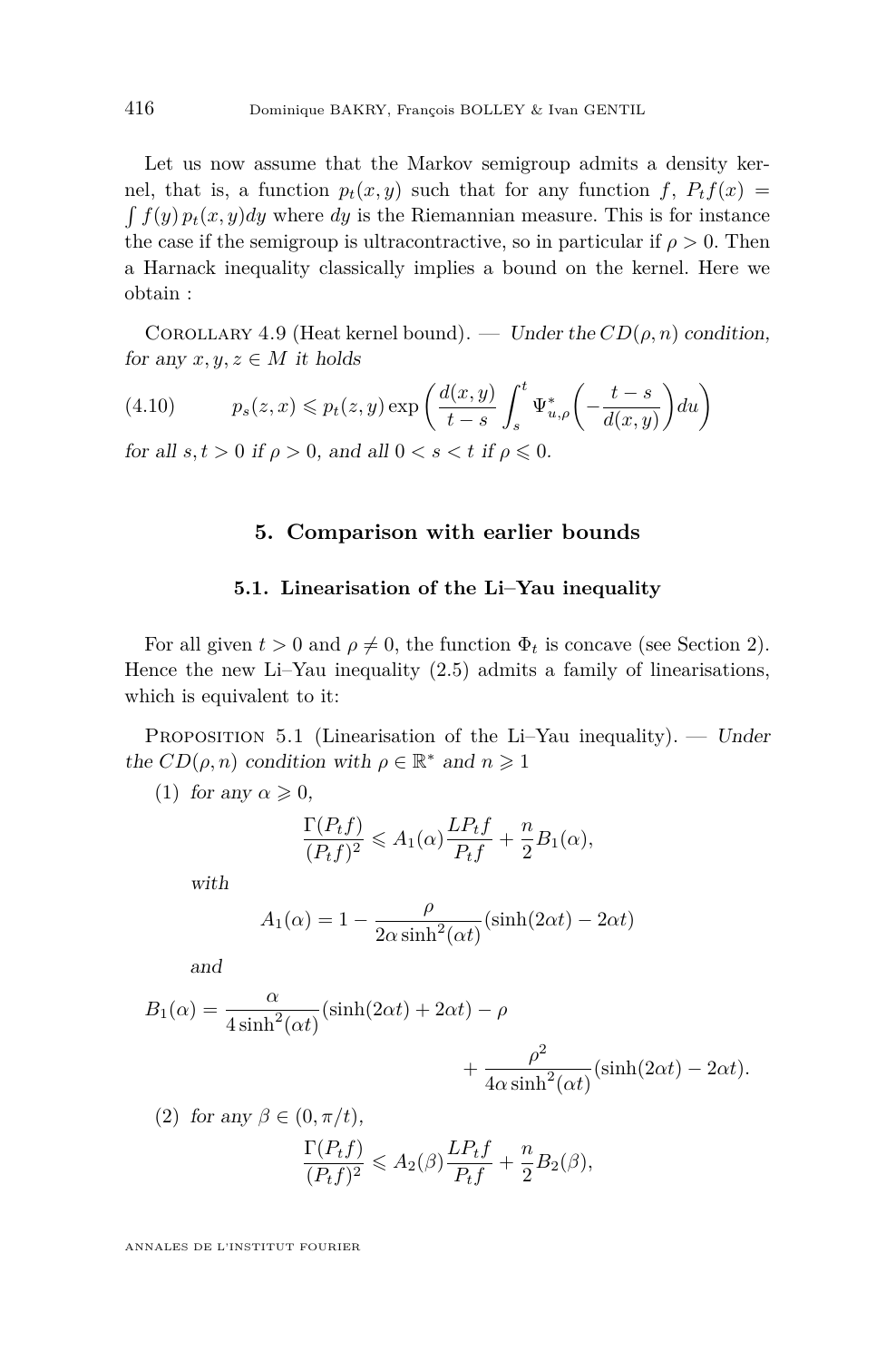with

$$
A_2(\beta) = 1 - \frac{\rho}{2\beta \sin^2(\beta t)} (2\beta t - \sin(2\beta t))
$$

and

$$
B_2(\beta) = \frac{\beta}{4\sin^2(\beta t)} (\sin(2\beta t) + 2\beta t) - \rho + \frac{\rho^2}{4\beta \sin^2(\beta t)} (2\beta t - \sin(2\beta t)).
$$

Proof. — By Corollary [2.3](#page-6-5) and concavity of the function  $\Phi_t$  on  $(-\infty,$  $1 + \frac{\pi^2}{a^2 t}$  $\frac{\pi^2}{\rho^2 t^2}\Big),$ 

$$
\frac{\Gamma(P_t f)}{(P_t f)^2} < \frac{n}{2} \Phi_t \left( \frac{4}{n\rho} \frac{L P_t f}{P_t f} \right) \leq \frac{2}{\rho} \Phi'_t(x_0) \frac{L P_t f}{P_t f} + \frac{n}{2} \left( \Phi_t(x_0) - x_0 \Phi'_t(x_0) \right)
$$

for any  $x_0 < 1 + \frac{\pi^2}{\rho^2 t^2}$ . By definition [\(2.1\)](#page-5-1) of  $\Phi_t$ , choosing  $x_0 \leq 1$  gives case [\(1\)](#page-20-1) with  $\alpha = \rho \sqrt{1-x_0}$ ; observe then that the bound in (1) is the same for  $\alpha$  and  $-\alpha$ . Choosing  $1 < x_0 < 1 + \pi^2/(\rho^2 t^2)$  likewise gives case [\(2\)](#page-20-2) with  $\beta = \rho \sqrt{x-1}.$  $\overline{x-1}$ .

Let us observe that the bounds in Proposition [5.1](#page-20-3) can also be recovered by extending the method proposed in [\[4\]](#page-24-2) (see also [\[12\]](#page-25-6)). In their Proposition 2.4, F. Baudoin and N. Garofalo use a close semigroup argument to prove that

$$
\frac{\Gamma(P_t f)}{(P_t f)^2} \leq \left(1 - 2\rho \int_0^t V^2(s)ds\right) \frac{LP_t f}{P_t f} + \frac{n}{2} \left(\int_0^t V'(s)^2 ds + \rho^2 \int_0^t V^2(s)ds - \rho\right)
$$

for any positive function *V* on [0, t] such that  $V(0) = 1$  and  $V(t) = 0$ . They deduce diverse bounds for certain choices of *V* , which turn out to be suboptimal: in fact, it is a direct but rather long computation to see that optimising this inequality with respect to *V*, with  $\int_0^t V^2(s)ds$  fixed, gives Proposition [5.1.](#page-20-3)

If we choose  $\alpha = |\rho|$  in Proposition [5.1\(](#page-20-3)[1\)](#page-20-1) we obtain the bound [\(1.5\)](#page-2-1) derived by J. Li and X. Xu:

<span id="page-21-0"></span>COROLLARY 5.2 ([\[9\]](#page-25-3)). — Under the  $CD(-K, n)$  condition, then

$$
(5.1) \quad \frac{\Gamma(P_t f)}{(P_t f)^2} \leqslant \left(1 + \frac{\sinh(2Kt) - 2Kt}{2\sinh^2(Kt)}\right) \frac{LP_t f}{P_t f} + \frac{n}{2} K(1 + \coth(Kt))
$$

for all positive *t* and *f* in A.

By the same method as here, the authors in [\[9,](#page-25-3) Thm. 1.3] deduced from  $(5.1)$  the following Harnack inequality : for every  $0 < s < t$  and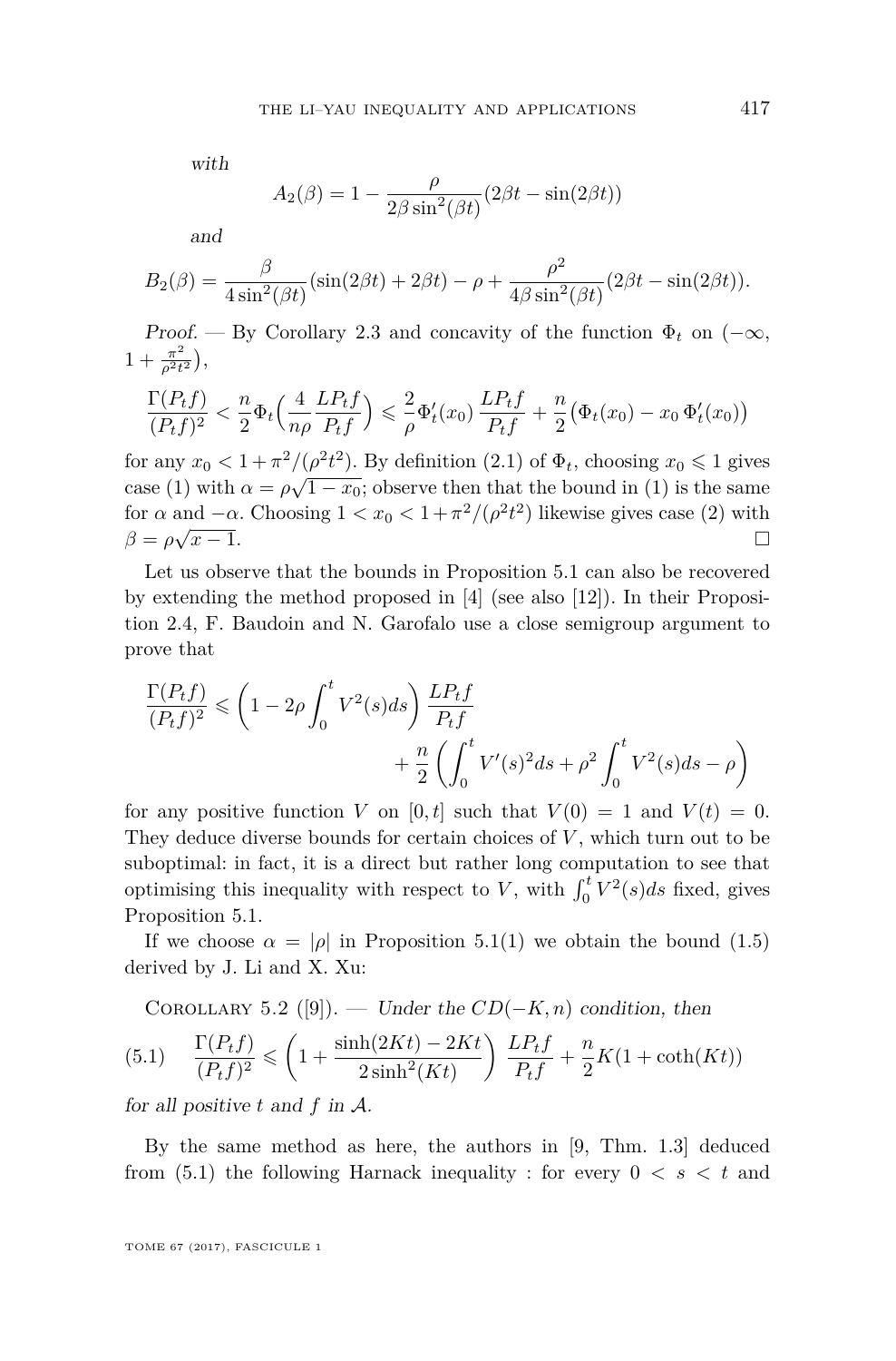$f > 0$ ,

<span id="page-22-0"></span>
$$
(5.2) \quad P_s f(x) \le P_t f(y) \left( \frac{e^{2Kt} - 1 - 2Kt}{e^{2Ks} - 1 - 2Ks} \right)^{n/4}
$$

$$
\exp\left( \frac{d(x, y)^2}{4(t - s)} \left( 1 + \frac{t \coth(Kt) - s \coth(Ks)}{t - s} \right) \right).
$$

Since our Harnack inequality [\(4.8\)](#page-17-1) is equivalent to our Li–Yau inequality  $(2.5)$ , which is stronger than  $(5.1)$ , it follows that  $(4.8)$  is also stronger than [\(5.2\)](#page-22-0).

# **5.2. Comparison with Davies' estimate** [\(1.2\)](#page-2-0) **in negative curvature**

Let us prove that the Li–Yau type inequality [\(2.5\)](#page-6-2) given by Corollary [2.4](#page-6-0) improves upon the bound [\(1.2\)](#page-2-0) established for  $\rho < 0$ , in the notation  $K =$  $-\rho > 0$ .

In our notation  $\Phi_t$  and  $X = 4LP_tf/(n\rho P_tf)$  we have to prove that

$$
\Phi_t(X) \leqslant -\frac{\alpha K}{2} X + \frac{\alpha^2}{t} + \frac{K\alpha^2}{2(\alpha - 1)}
$$

for all  $\alpha > 1, t > 0$  and X.

For  $X < 1$ , this can be written as

$$
2 r y \coth y \leq \frac{1}{\alpha - 1} + 2 r \alpha^{2} + (\alpha - 1) r^{2} y^{2}
$$

for all positive  $r = (Kt)^{-1}$  and  $y = Kt\sqrt{1 - X}$ . But  $y \coth y \le \sqrt{1 + y^2}$ as can be seen by taking squares and using  $y \leq \sinh(y)$  for  $y \geq 0$ . Hence

$$
2 r y \coth y \leqslant 2 r \sqrt{1 + y^2} \leqslant 2 r + 2 r y \leqslant 2 r + \frac{1}{\alpha - 1} + (\alpha - 1) (r y)^2
$$

by the Young inequality. This proves the claim for *X <* 1.

As regards the case where  $X > 1$ , we first recall the elementary bound : *y* cot  $y < 1 - y^2/4$  for all *y* in  $(0, \pi)$ . Letting indeed  $u = y/2 \in (0, \pi/2)$ , this is due to

$$
y \cot y = u \frac{1 - \tan^2 u}{\tan u} < u \frac{1 - u^2}{u} = 1 - \frac{y^2}{4};
$$

here we use that  $\tan u > u$  with  $x \mapsto \frac{1-x^2}{x} = \frac{1}{x} - x$  decreasing. As a consequence, in the notation  $r = (Kt)^{-1} > 0$  and

$$
y = Kt\sqrt{X - 1} \in (0, \pi),
$$

ANNALES DE L'INSTITUT FOURIER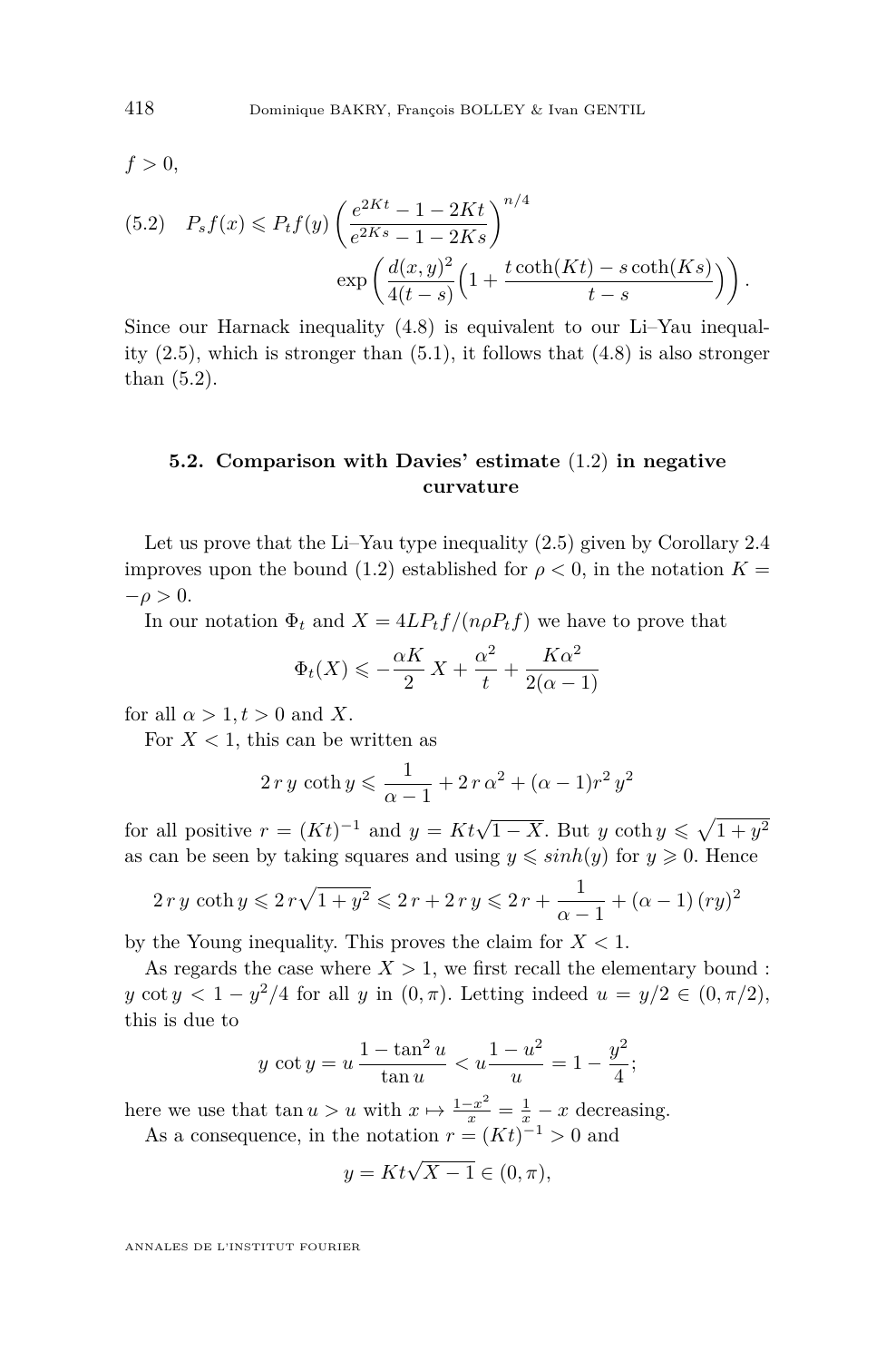<span id="page-23-0"></span>(5.3) 
$$
\Phi_t(X) = K - \frac{K}{2}X + K \, r \, y \cot y \leqslant \frac{K}{2} \left[ 1 + 2 \, r - r^2 \, y^2 - r \, y^2 / 2 \right],
$$

so arranging terms it is enough to prove that the second order polynomial

$$
\frac{1}{\alpha - 1} + 2r(\alpha^2 - 1) + y^2(r^2(1 - \alpha) + r/2)
$$

in *y* is non-negative.

We now observe that the left-hand side of  $(2.5)$  is non-negative, hence so is  $\Phi_t(X)$ , and finally the right-hand side of [\(5.3\)](#page-23-0). In other words necessarily  $y^2 \leq 2/r$  (that is,  $X \leq 1 + 2/(Kt)$  for any  $t > 0$ ). Now the above second order polynomial in  $y$  (with zero first order coefficient) is non-negative on the interval  $[0, \sqrt{2/r}]$  if and only if it is so at 0 and  $\sqrt{2/r}$ , which is the case for any  $\alpha > 1$  by direct computation. This proves the claim for  $X > 1$ .

The case  $X = 1$  is covered as a limit case of any of these two cases, or can be directly considered. This concludes the argument, all cases being covered.

### **5.3. Comparison with estimate** [\(1.3\)](#page-2-2) **in negative curvature**

Let us now prove that the Li–Yau type inequality [\(2.5\)](#page-6-2) also improves upon the bound [\(1.3\)](#page-2-2) established for  $\rho < 0$ , in the notation  $K = -\rho > 0$ .

We first observe that, in the notation  $r = (Kt)^{-1}$ ,  $X = 4LP_tf/({n\rho})$  and  $G = 4 \Gamma(P_t f)/(nK)$ , estimate [\(1.3\)](#page-2-2) can be equivalently formulated as

(5.4) 
$$
X \leqslant -G + 2r + 2\sqrt{G + 1 + 2r}
$$

In the case where  $X < 1$ , then estimate  $(2.5)$  can be written as

<span id="page-23-1"></span>
$$
G \leq 2 - X + 2\sqrt{1 - X} \coth(r^{-1}\sqrt{1 - X}).
$$

By the elementary inequality *y* coth  $y \le \sqrt{1 + y^2} \le 1 + y$ , and the Young inequality, this implies

(5.5) 
$$
G \leqslant 2 - X + 2r + \frac{1}{\varepsilon} + \varepsilon(1 - X)
$$

for all  $\varepsilon > 0$ , and then

<span id="page-23-2"></span>
$$
X \leqslant -G + 2\,r + \delta\,G + \frac{1}{\delta}
$$

for all  $\delta = \varepsilon/(1+\varepsilon) \in (0,1)$ . If  $G > 1$  then we take  $\delta = 1/$ √  $G \, < \, 1,$ for an  $\sigma = \varepsilon/(1 + \varepsilon) \in (0, 1)$ . If  $G > 1$  then we take  $\sigma = 1/\sqrt{G} \cdot 1$ ,<br>giving  $X \leq -G + 2r + 2\sqrt{G}$ ; if  $G \leq 1$  then we let  $\delta$  tend to 1, giving giving  $X \leq -G + 2r + 2\sqrt{G}$ , if  $G \leq 1$  then we let  $\theta$  tend to 1, giving  $X \leq -G + 2r + G + 1 \leq -G + 2r + 2\sqrt{G} + 1$ . In both cases this improves [\(5.4\)](#page-23-1).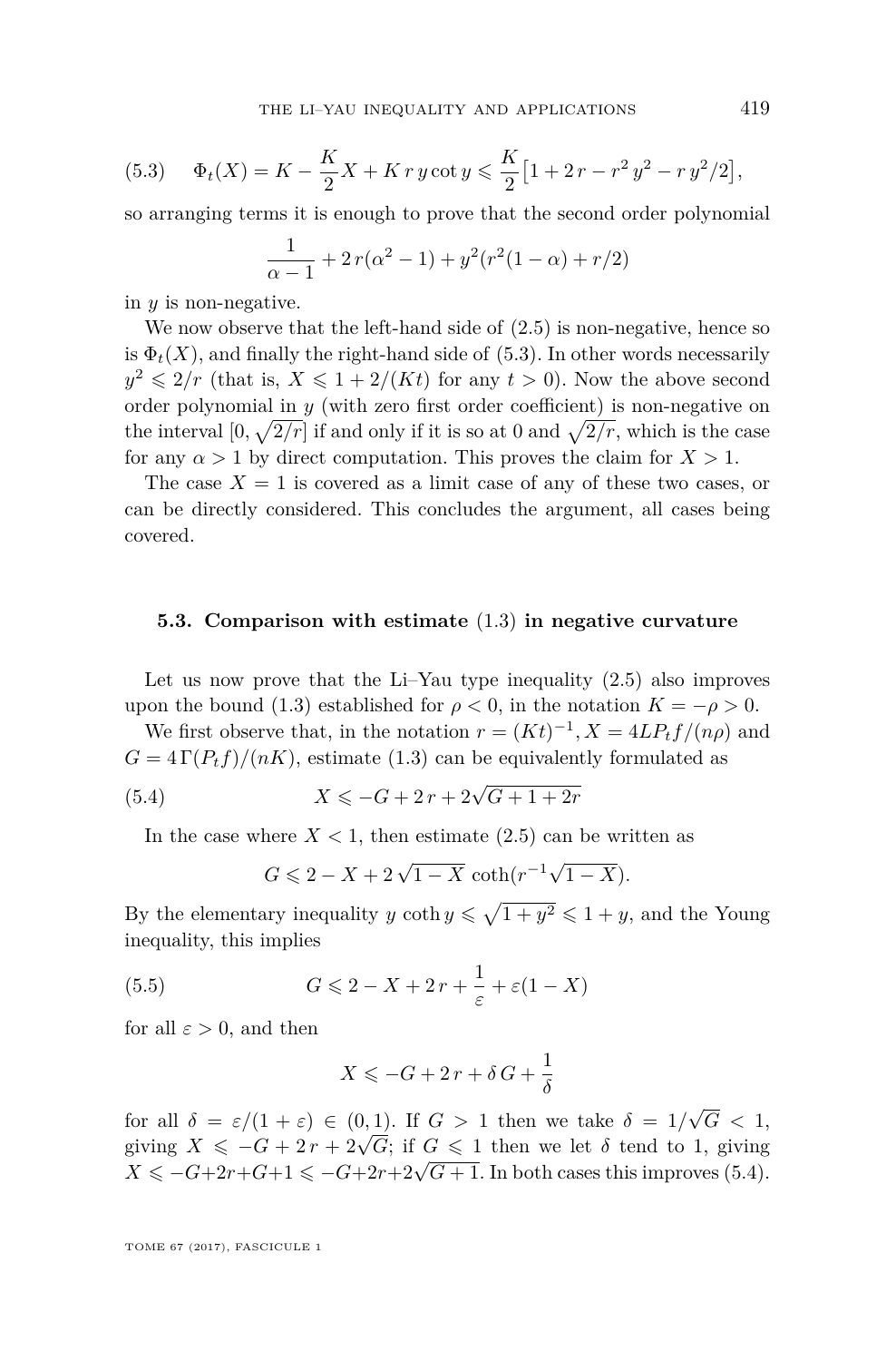In the case where  $X > 1$ , then in the same notation the estimate  $(2.5)$ can be written as

<span id="page-24-7"></span>
$$
G \leqslant 2 - X + 2\sqrt{X - 1} \cot(r^{-1}\sqrt{X - 1}).
$$

Since moreover  $y \cot y \leq 1$  for all  $y \in (0, \pi)$ , this implies the bound

$$
(5.6) \t\t X \leqslant -G + 2r + 2,
$$

which in turn improves  $(5.4)$ .

Since again the case  $X = 1$  is a limit case or can be treated directly, all cases are covered.

# **5.4. Comparison with Hamilton's estimate** [\(1.4\)](#page-2-3) **in negative curvature**

Let us finally prove that  $(2.5)$  improves upon the bound  $(1.4)$  established for  $\rho < 0$ , in the notation  $K = -\rho > 0$ . Letting  $s = Kt, X = 4LP_tf/(n\rho)$ and  $G = 4 \Gamma(P_t f)/(nK)$ , estimate [\(1.4\)](#page-2-3) can be written as

(5.7) 
$$
X \leqslant -e^{-2s}G + \frac{2}{s}e^{2s}.
$$

In the case where  $X < 1$ , then choosing  $\varepsilon = 2s$  in [\(5.5\)](#page-23-2) ensures that [\(2.5\)](#page-6-2) implies the bound

<span id="page-24-6"></span>
$$
X \leqslant -\frac{1}{1+2s}G + \frac{5+4s+4s^2}{2s(1+2s)}.
$$

This in turn implies [\(5.7\)](#page-24-6) by direct comparison of both coefficients on the right-hand sides. In the case where  $X > 1$ , then the bound [\(5.6\)](#page-24-7), where  $r = 1/s$ , likewise implies [\(5.7\)](#page-24-6). As above this concludes the argument.

### BIBLIOGRAPHY

- <span id="page-24-5"></span>[1] D. BAKRY, I. GENTIL & M. LEDOUX, Analysis and geometry of Markov diffusion operators, Grund. Math. Wiss., vol. 348, Springer, 2014.
- <span id="page-24-4"></span>[2] D. BAKRY & M. LEDOUX, "A logarithmic Sobolev form of the Li–Yau parabolic inequality", Rev. Mat. Iberoam. **22** (2006), no. 2, p. 683-702.
- <span id="page-24-1"></span>[3] D. Bakry & Z. Qian, "Harnack inequalities on a manifold with positive or negative Ricci curvature", Rev. Mat. Iberoam. **15** (1999), no. 1, p. 143-179.
- <span id="page-24-2"></span>[4] F. Baudoin & N. Garofalo, "Perelman's entropy and doubling property on Riemannian manifolds", J. Geom. Anal. **21** (2011), no. 4, p. 1119-1131.
- <span id="page-24-0"></span>[5] E. B. Davies, Heat kernels and spectral theory, Cambridge Tracts in Mathematics, vol. 92, Cambridge University Press, Cambridge, 1989, x+197 pages.
- <span id="page-24-3"></span>[6] N. Garofalo & A. Mondino, "Li–Yau and Harnack type inequalities in  $RCD^*(K, N)$  metric measure spaces", Nonlinear Anal. **95** (2014), p. 721-734.